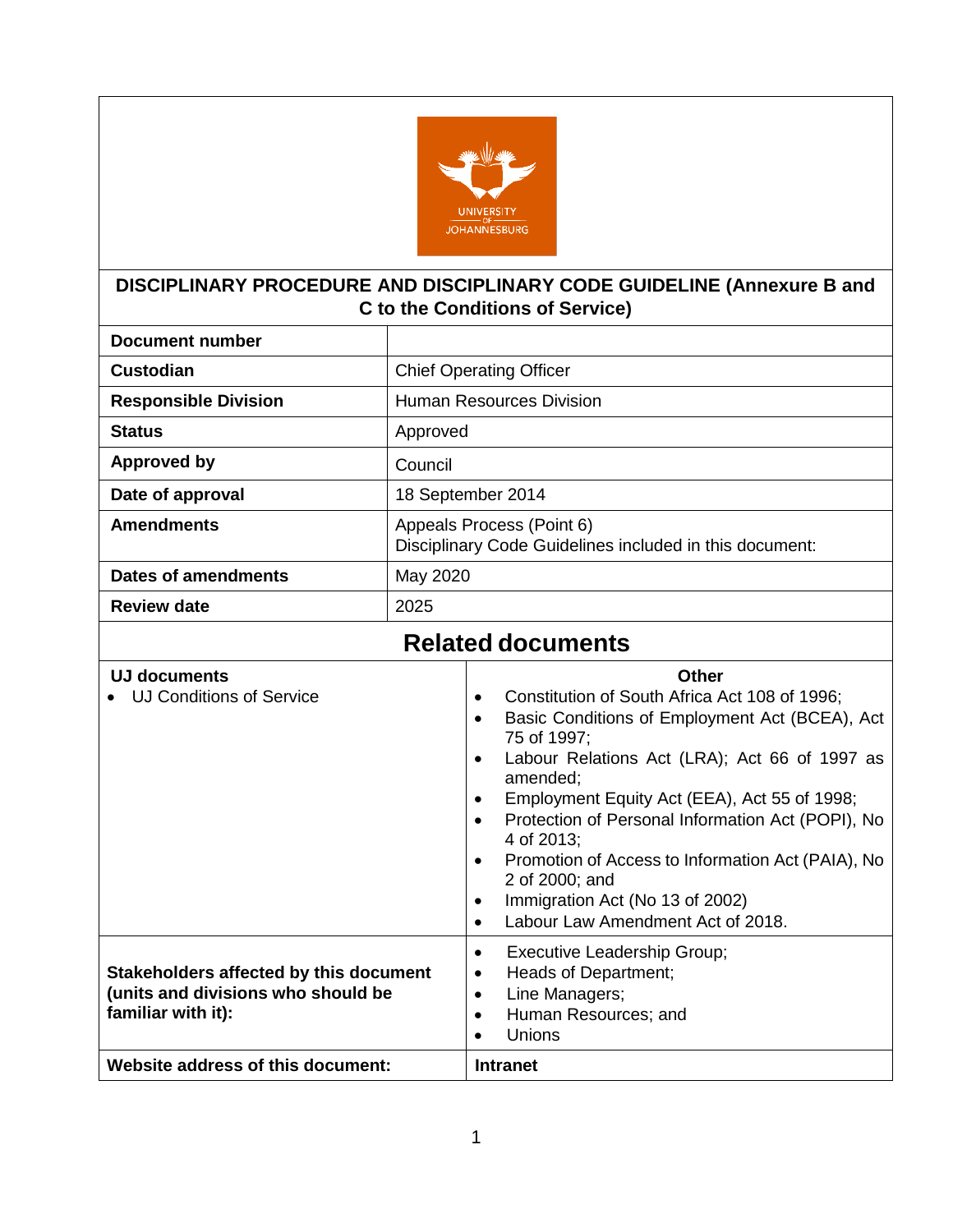### **Contents**

| 2.             |                   |                                                                       |
|----------------|-------------------|-----------------------------------------------------------------------|
| 3.             |                   |                                                                       |
| $\mathbf{4}$ . | 4.1<br>4.2        |                                                                       |
| 5.             | 5.1<br>5.2<br>5.3 |                                                                       |
| 6.             |                   |                                                                       |
| 7 <sub>1</sub> |                   |                                                                       |
|                |                   | ANNEXURE A: DISCIPLINARY WARNING FORM - GUIDE  12                     |
|                |                   | ANNEXURE B: NOTICE TO ATTEND A DISCIPLINARY INQUIRY - GUIDE14         |
|                |                   | DISCIPLINARY CODE GUIDELINE (Annexure C to the Conditions of Service) |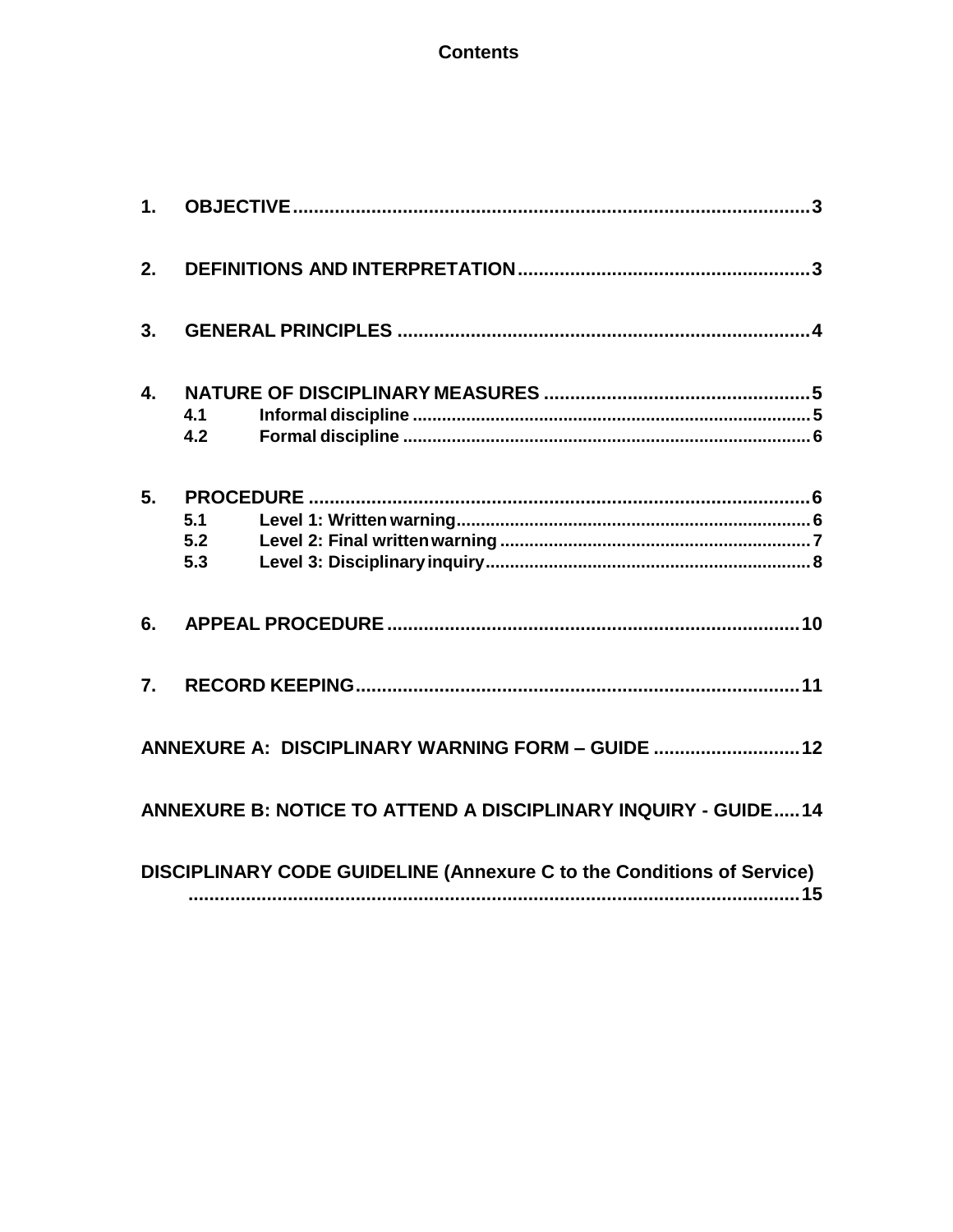# <span id="page-2-0"></span>**1. OBJECTIVE**

- 1.1 The University's Disciplinary Procedure is aimed at establishing a fair and uniform procedure for the management of discipline at the University of Johannesburg. Given the complex nature of Employment Relations, the disciplinary code and procedure serves as guide to evaluate cases on its merit yet ensuring fairness and consistent application.
- 1.2 This Procedure is also aimed at rectifying unacceptable conduct with a view to establishing, maintaining and developing sound employment relations at the University.
- 1.3 This Procedure is implemented in accordance with the principles of natural justice, substantive fairness and procedural fairness.
- 1.4 The provisions of Schedule 8 of the Labour Relations Act (LRA) form the point of departure for this Procedure. Although there is a separate Policy dealing with matters of incapacity the same procedural informal and formal corrective measures apply in incapacity cases as guided by Schedule 8 of the Act.

### <span id="page-2-1"></span>**2. DEFINITIONS AND INTERPRETATION**

- 2.1 In this Procedure, all words have the same meaning as those defined in the consolidated conditions of service unless the context indicates otherwise.
- 2.2 **Procedure**: means this Disciplinary Procedure, which forms part of all employees' conditionsof service.
- 2.3 Whenever a number of days is prescribed in this Procedure, such number shall be calculated by excluding the first day, but including the last day, unless the last day falls on a Saturday, Sunday or an official Public Holiday, in which case the last day shall be the next day that is not a Saturday, Sunday or an official Public Holiday.
- 2.4 Paragraph headings are inserted for convenience only and cannot be used in the interpretation of this Procedure.
- 2.5 If any provision confers any right or imposes any obligation on any party, then notwithstanding that it is only in the interpretation clause, effect must be given to it as if it were a substantive provision.
- 2.6 **Employee**: means (a) Any person, excluding an independent contractor, who works for the University and who receives, or is entitled to receive, remuneration; and (b) Any other person who in any manner assists in carrying on or conducting the business of the employer.
- 2.7 **Employer:** is The University of Johannesburg.
- 2.8 **Management**: means the person who directly or indirectly directs (oversees and regulates) the activities of the employee and who is duly authorised by the University of Johannesburg to act as a manager or management representative.
- 2.9 **Workplace**: means any place where employees work.
- 2.10 **Conditions of Service**: means the terms of on which an employee is employed and expressly apply to all employees in the employ of the University of Johannesburg, irrespective of their membership of trade unions or otherwise.
- 2.11 **Remuneration**: means any payment in money or in kind, or both in money and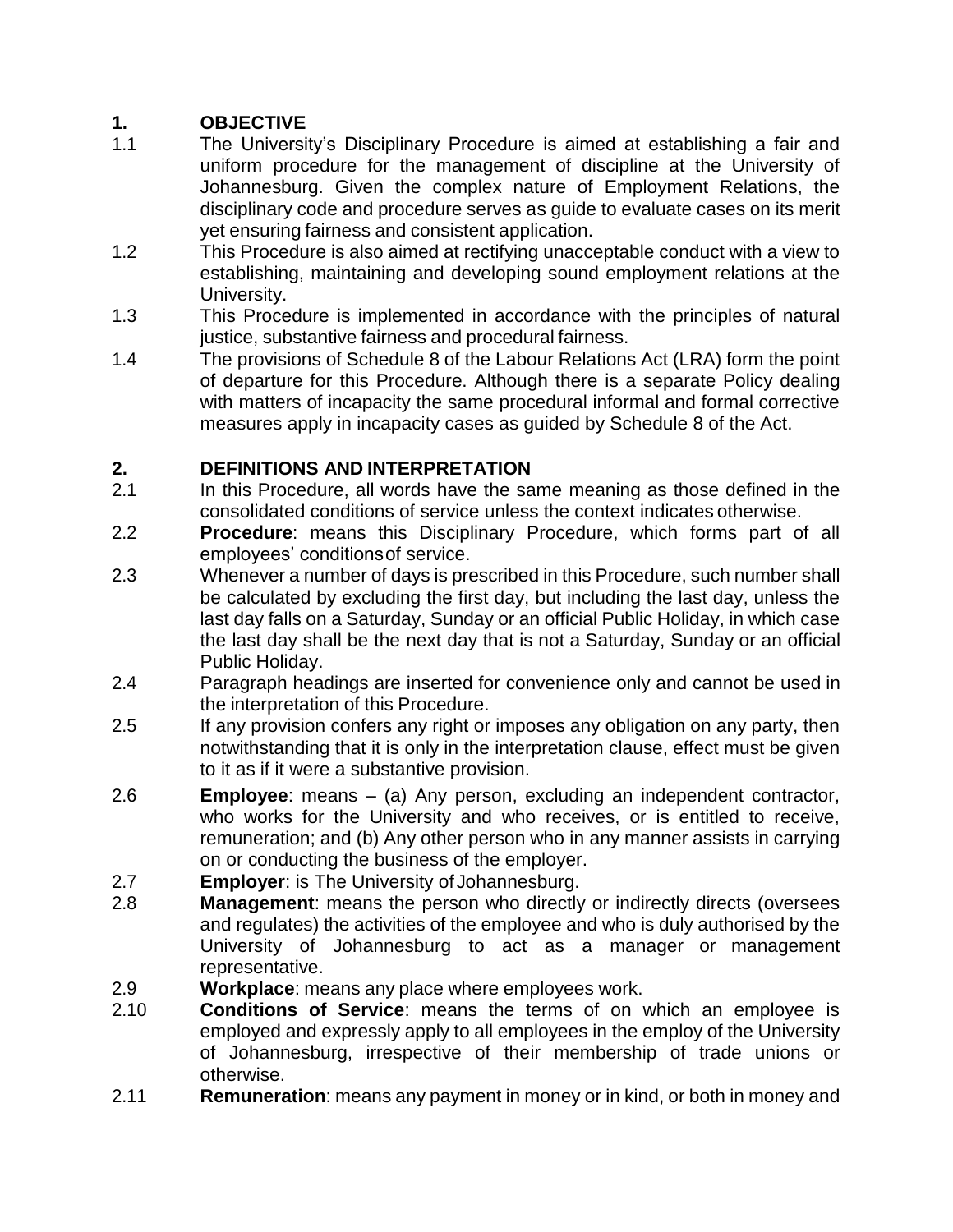in kind, made or owing to any person in return for that person working for the University and 'remunerate' has a corresponding meaning.

- 2.12 **Misconduct**: is one of the grounds recognized by the law that may give reason for the dismissal of an employee. It means improper or unacceptable behaviour by the employee which implies that an employee knows or should know the rule, and yet does not comply with the rule.
- 2.13 **Incapacity**: refers to an employee's temporary or permanent lack of ability to perform effectively due to ill health or injury, or poor work performance or incompatibility.
- 2.14 **Trade union**: means an association of employees whose principal purpose is to regulate relations between employees and employers, including any employers' organizations.
- 2.15 **Trade union representative**: means a member of a trade union who is elected to represent employees in a workplace.
- 2.16 **Legal practitioner**: means any person admitted to practice as an advocate or an attorney in the Republic.
- 2.17 **Schedule 8 of the Labour Relations Act (LRA)**: means the Code of Good Practice: Dismissal that deals with the Substantive and Procedural fairness for a dismissal for reasons of misconduct.
- 2.18 **The Labour Relations Act (LRA), Act 66 of 1995**: aims to promote economic development, social justice, labour peace and democracy in the workplace.
- 2.19 **CCMA**: means the Commission for Conciliation, Mediation and Arbitration established in terms of Section 112 of the Labour Relations Act, 1995. (CCMA) is an independent organisation that resolves labour disputes.
- 2.20 **Code of good practice**: means a code of good practice issued by NEDLAC in terms of Section 203 (1) of the LRA.
- 2.21 **NEDLAC**: means the National Economic Development and Labour Council established by Section 2 of the National Economic, Development and Labour Council Act, 1994 (Act 35 of 1994).

### <span id="page-3-0"></span>**3. GENERAL PRINCIPLES**

- 3.1 The University's Management is responsible for maintaining discipline in the workplace, and this responsibility is enforced through this Procedure.
- 3.2 This Procedure applies to all University employees.
- 3.3 This Procedure is implemented for matters related to misconduct enquiries. This procedure must also take into consideration other related Policies such as those dealing with Incapacity.
- 3.4 This Procedure has no bearing on the termination of employees' services for operational reasons (retrenchments).
- 3.5 This Procedure forms part of the conditions of service of the affected employees of the University.
- 3.6 Records of disciplinary action taken are filed in employees' personal files for safekeeping and future references and employees are entitled to a copy of such warnings.
- 3.7 Written warnings are valid for a period of six (6) months and final written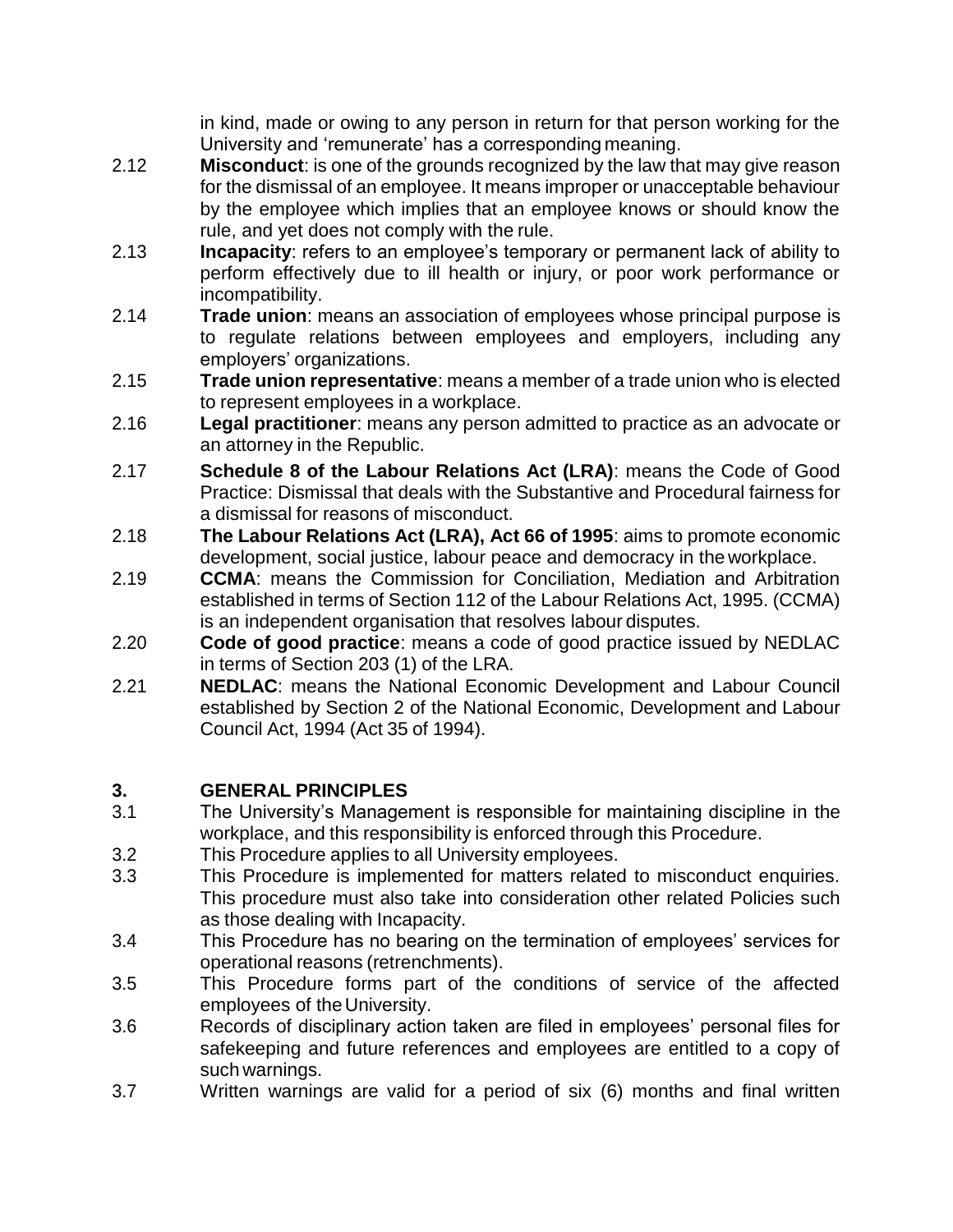warnings for a period of twelve (12) months from the date of issue after which it will expire. All expired documents must be removed from the personal files.

- 3.8 Disciplinary action against employees is taken within a reasonable period after the University has become aware of and evaluated the need for such action.
- 3.9 This Procedure acknowledges that employees are entitled to choose one representative who is a colleague, a trade union representative, a trade union official or a legal representative to assist them during the implementation of any formal level of discipline for which provision is made in paragraphs 5.1, 5.2 and5.3.
- 3.10 The Vice-Chancellor and Principal may suspend employees for reasons permitted and recognized in law for a maximum period of thirty (30) days with full remuneration subject to:
	- (a) Giving the employee/s precautionary notice of the University's intention to implement suspension;
	- (b) Giving the employee/s opportunity to make representation prior to the implementation of the intended suspension; and
	- (c) The Vice Chancellor and Principal will in particular consider suspension when:
		- i) It is believed that the continuous presence of the employee/s may hamperinvestigations, and
		- ii) There is a perceived and reasonable possibility that employees charged with misconduct may intimidate witnesses or attempt to destroyevidence.
- 3.11 The Vice-Chancellor and Principal may at any time rescind the suspension of employees, but despite such rescission the proceedings in respect of the charge of misconduct maycontinue.
- 3.12 The acquittal or conviction of employee on a criminal charge by a court of law shall not prevent steps being instituted against him/her on a charge of misconduct, notwithstanding the fact that the facts set out in the charge of misconduct, should they be proven, would constitute the misconduct set out in the criminal charge on which he has been so acquitted or convicted or any other offence of which he might have been found guilty at his trial for the said criminal charge. Internal disciplinary proceedings may thus take place concurrently or before or after and totally independently of any external criminalproceedings.

# <span id="page-4-0"></span>**4. NATURE OF DISCIPLINARY MEASURES**

There is one informal level and three (3) formal levels of disciplinary action that may be taken againstemployees.

# <span id="page-4-1"></span>*4.1 Informal discipline*

- 4.1.1 Informal discipline is implemented by means of a verbal reprimand that is not placed on record.
- 4.1.2 A verbal reprimand makes provision for daily operational matters rather than specifically unacceptable conduct, for which provision is made in the University's Disciplinary Code and other Conditions of Service.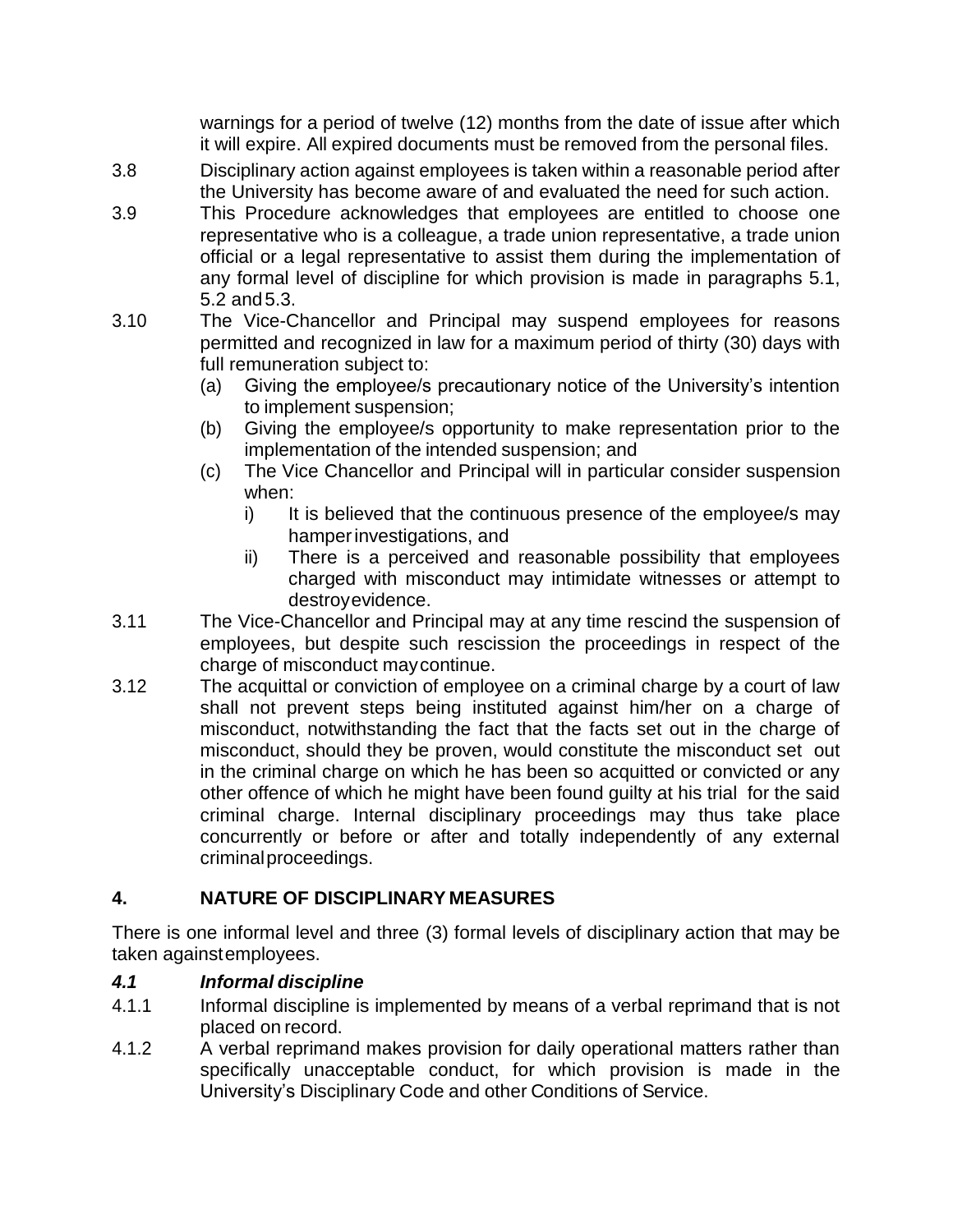# <span id="page-5-0"></span>*4.2 Formal discipline*

- 4.2.1 Formal disciplinary action may be taken against employees at any of three (3) levels (see subparagraph 4.5) when the Disciplinary Code is breached, or Conditions of Service are not complied with.
- 4.2.2 The following three (3) levels of disciplinary action are followed (in order of less serious to more serious):
	- (a) Written warning;
	- (b) Final written warning; and
	- (c) Disciplinary inquiry, which could lead to employees' dismissal.
- 4.3 Warnings are cumulative and progressive with the purpose to correct conduct.
- 4.4 Where applicable and depending on the totality of circumstances, corrective action, may be instituted as listed in 4.2.2 above by following the levels as described in (a) to (c) for related offences.
- 4.5 The various levels of disciplinary action for which provision is made in 4.2.2 do not always follow a fixed sequence. Discipline may be implemented directly at the level that is deemed to be appropriate taking into consideration all circumstances in terms of the objectives of this procedure and the nature and seriousness of the case.

# <span id="page-5-1"></span>**5. PROCEDURE**

Formal disciplinary action is taken as follows.

# <span id="page-5-2"></span>*5.1 Level 1: Written warning*

- 5.1.1 If an employee's immediate Head (or a more senior employee if it is preferable and so advised by the Employment Relations Department, that a more senior employee deals with the matter) believes that a written warning is in order for the offence, the procedure set out below is followed.
- 5.1.2 The person identified in 5.1.1 must give notice to the employee/s in writing of a meeting to take place as well as the purpose of the meeting. The employees' rights must be listed in the notification.
- 5.1.3 At the meeting the nature of the identified issues of misconduct are discussed with the employee in the presence of the employee's representative (if the employee/s so required), as well as a management observer and or Human Resources representative whose role is to advise everyone on related processes and procedures, including conditions of service.
- 5.1.4 Employees are also given ample opportunity to state their case. Should an employee notwithstanding timeous notice to make him/herself available for this procedure, not attend the process without a reasonable explanation communicated to the management observer, the process may continue in his/her absence as a default procedure.
- 5.1.5 An interpreter appointed by the Head may also be present at the employee's request.
- 5.1.6 If the person dealing with the matter still decides to issue the warning after the employee has stated his/her case and the process as described in 5.1.2 is concluded a warning in writing is issued (see Annexure A as a guide).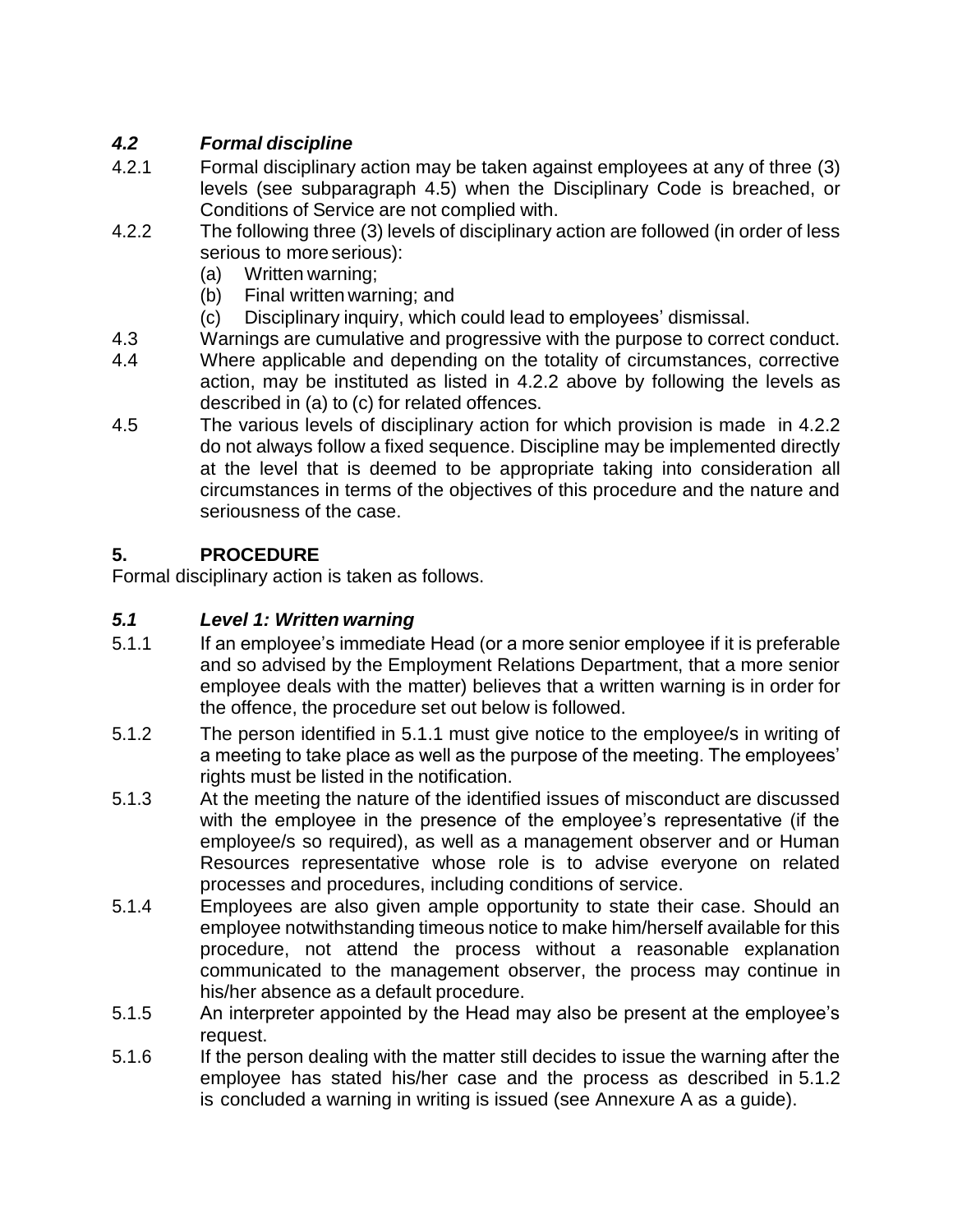- 5.1.7 The person issuing the warning ensures that the employee understands the nature of the warning as well as the possible consequences of a recurrence of the same or similar offence during the period of the duration of the warning.
- 5.1.8 The employee and his/her representative must sign the warning form to acknowledge receipt of the warning even if the employee does not agree with the disciplinary action beingtaken.
- 5.1.9 If the employee or the representative refuses to sign the warning form, the management observer and/or the Human Resources representative will confirm that the warning was issued in the presence of the employee by endorsing the form to thiseffect.
- 5.1.10 The employee's refusal to sign this form does not render a warning invalid and a warning that is endorsed accordingly will have the same validity as a warning that is signed by an employee.
- 5.1.11 A copy of the completed warning form must be made available to the employee, and the original will be kept in the employee's personal file.
- 5.1.12 The duration of the validity of the warning will be in accordance with paragraphs 3.7.
- 5.1.13 If an employee does not agree with the action being taken, he/she may refer an appeal within three (3) working days to the next level of management (i.e. the person who issued the warning reports) for a final decision. The substantive and procedural grounds for leave to record an appeal must be clearly defined in the application. This level of management will follow an appropriate process and procedure in consultation with the Employment Relations Department prior to communicating the final outcome. Should an employee persist to dispute the decision taken, he/she may refer the matter to the CCMA as per related legislation.

### <span id="page-6-0"></span>*5.2 Level 2: Final written warning*

- 5.2.1 If an employee's immediate Head (or a more senior employee as mentioned in paragraph 5.1.1) feels that a final written warning may be the appropriate disciplinary measure, the employee can elect that the procedure as outlined with level 1 be followed or alternatively the procedure as described in 5.3. Should an employee elect the former, the same process steps as listed in above (in level 1) will be followed. The outcome of the meeting will determine an outcome short of dismissal which may include a final written warning.
- 5.2.2 The person issuing the warning must ensure that the employee understands that a recurrence of the same or similar offence during the period of validity of the final written warning may lead to a disciplinary inquiry, which could in turn lead to the dismissal of the employee.
- 5.2.3 If an employee does not agree with the action being taken, he/she may refer an appeal within three (3) working days to the next level of management (i.e. the person who issued the warning report) for a final decision. The substantive and procedural grounds for leave to record an appeal must be clearly defined in the application. This level of management will follow an appropriate process and procedure in consultation with the Employment Relations Department prior to communicating the final outcome. Should an employee persist to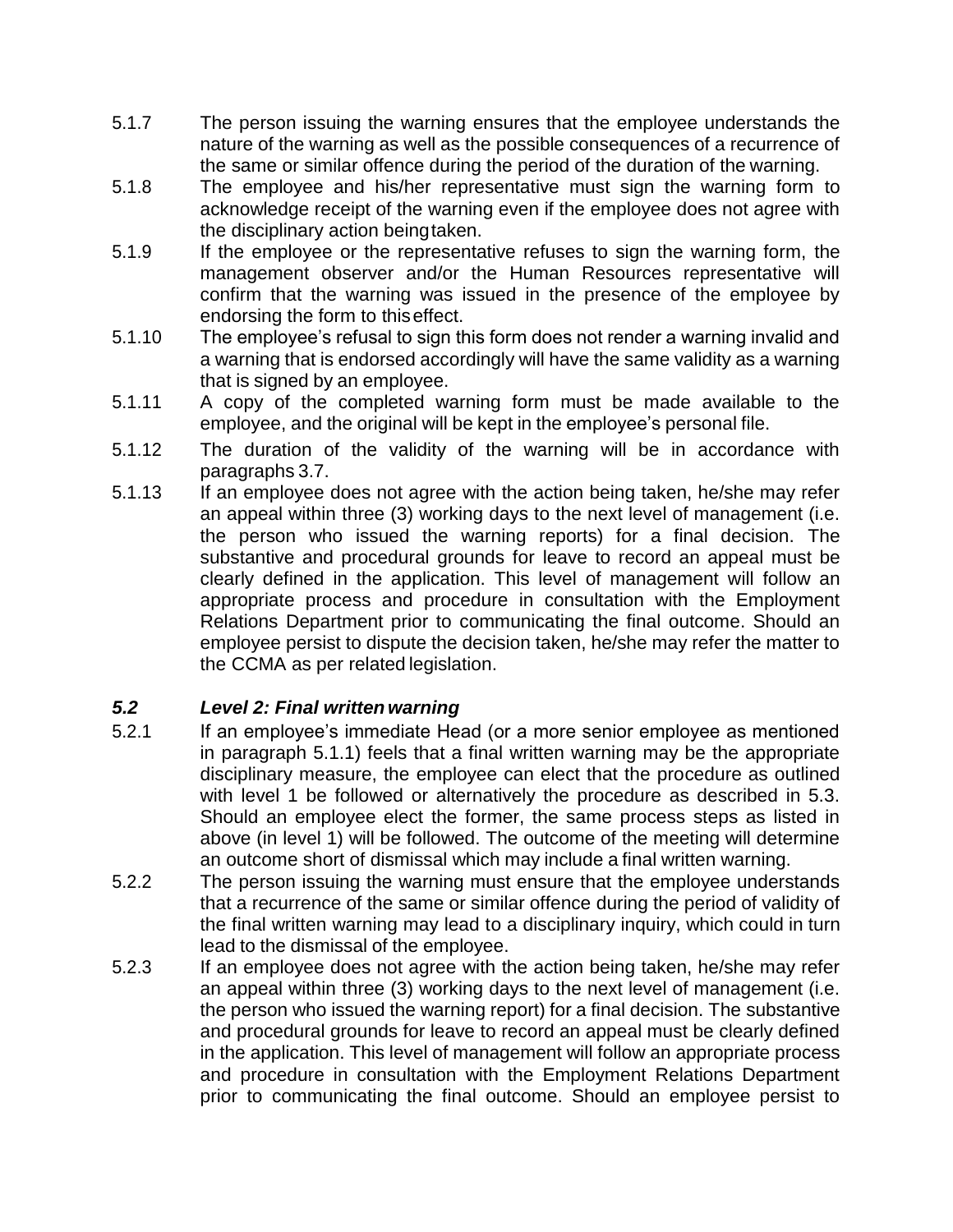dispute the decision taken, he/she may refer the matter to the CCMA as per related legislation. This will apply in cases where the employee elects not to follow the procedure as outlined in 5.3.

### <span id="page-7-0"></span>*5.3 Level 3: Disciplinary inquiry*

- 5.3.1 A disciplinary inquiry is conducted in the event of any serious offence that would warrant dismissal as a possible measure or in the event of the recurrence of the same or similar offence or where progressive corrective measures have been instituted which justifies the formalization of a disciplinary inquiry.
- 5.3.2 Disciplinary enquiries are instituted upon the approval by the Director: Employment Relations whose role is to ensure that fairness prevails, and that adequate corrective measures and procedures followed justifies the institution of a disciplinaryinquiry.
- 5.3.3 The procedure below is followed if a disciplinary inquiry is conducted:
- 5.3.3.1 The employee receives a five (5) working days' written notice to attend the inquiry.
- 5.3.3.2 The written notice (see Annexure B as guide) is issued to the employee and handed to the employee by a member of the Employment Relations Department.
- 5.3.3.3 An employee notified of a disciplinary enquiry has the right to request further particulars and documents concerning the charges to be submitted to her/him no less than three (3) working days before the date of the hearing, subject to such information being reasonably required for purposes of preparing a defense and further subject to the limitations of section 16 of the LRA.
- 5.3.3.4 The Chairperson of an inquiry may at her/his sole discretion, but only on good cause shown, postpone the disciplinary inquiry.
- 5.3.3.5 Applications for postponement must reach the chairperson no less than three working days before the scheduled date of the inquiry in order to have any status.
- 5.3.3.6 The Chairperson may also grant a postponement in cases of serious illness or death in the employee's immediate family.
- 5.3.3.7 The inquiry is attended by:
	- (a) the *Chairperson,* who:
		- (i) is appointed by the Management Executive Committee (MEC);
		- (ii) must not directly or indirectly be involved in the allegations against the employee;
		- (iii) must not have any direct or indirect interest in the case;
		- (iv) is appointed from outside the University;
		- (v) may, at the sole discretion of the MEC, be a legal expert, especially if the MEC is of the opinion that the seriousness of the offence makes it necessary to appoint a Chairperson with legal expertise;
		- (vi) is vested with the delegated power of the Council to make a finding of Guilty or Not Guilty and make a recommendation about the sanction to the Vice-Chancellor and Principal;
		- (vii) as authorised by Council the Vice Chancellor and Principal may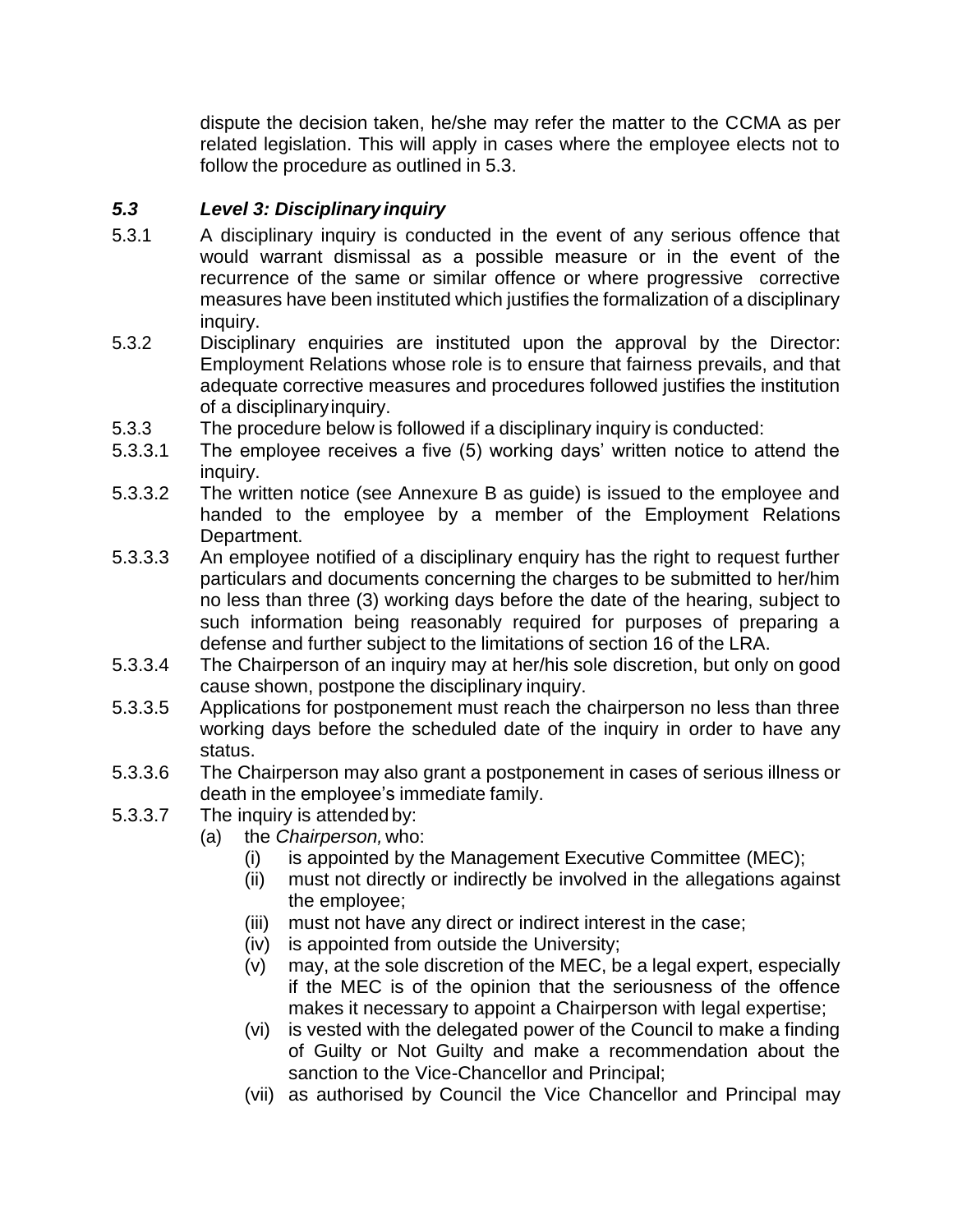ratify the Chairpersons recommendation or refer it back if further clarification is needed wherein the Chairperson must follow the appropriate process to enable him/her to respond in terms of the issues raised.

- (b) the University representative is appointed by the Executive Director: Human Resources in consultation with the Director: Employment Relations. The University representative officially represents the University and serves the function as initiator and leads the proceedings on behalf of the University;
- (c) the *employee* against whom the allegations are being made, who, if he/she refuses or fails to attend a hearing may be tried *in absentia*;
- (d) the *employee's representative* as he/she elected and /or nominated;
- (e) an interpreter approved by the Chairperson if the employee wishes to have one present; and
- (f) a representative from the Human Resources Division/Employment Relations Department, who ensures that the proper administrative procedures and processes are being followed.
- 5.3.3.8 The University representative and the employee have the right to call witnesses and to cross-examine any other witnesses called by the opposite party.
- 5.3.3.9 The witnesses must enter the venue of the inquiry one at a time and must leave as soon as they have completed testifying and cross-examination has been completed. Witnesses are not allowed to communicate with possible other witnesses before the procedure had been finalized on any aspect regarding this particular procedure.
- 5.3.3.10 The Chairperson announces the outcome of guilty/non-guilty after the University representative and the employee or his/her representative have concluded their respective cases and after the Chairperson has taken a recess to consider the cases.
- 5.3.3.11 The Chairperson's finding needs be made on a balance of probability and as prescribed by the relevant legislation applicable
- 5.3.3.12 If the Chairperson finds the employee guilty, the employee or his/her representative is given the opportunity to bring mitigating circumstances or other relevant information to the Chairperson's attention, and the University representative of the allegations will also be given the opportunity to bring aggravating circumstances or other relevant factors to the Chairperson's attention.
- 5.3.3.13 After hearing the mitigating and/or aggravating circumstances, the Chairperson will have the employee's personal file fetched, from which the Chairperson will determine the employee's period of service, whether there is a record of any valid and related warnings, as well as any other relevant information, such as the employee's personal circumstances, and take these into consideration when in recommending a sanction.
- 5.3.3.14 In recommending a sanction, the Chairperson must take account of:
	- (a) the measures being proportionate to the misconduct of which the employee has been found guilty;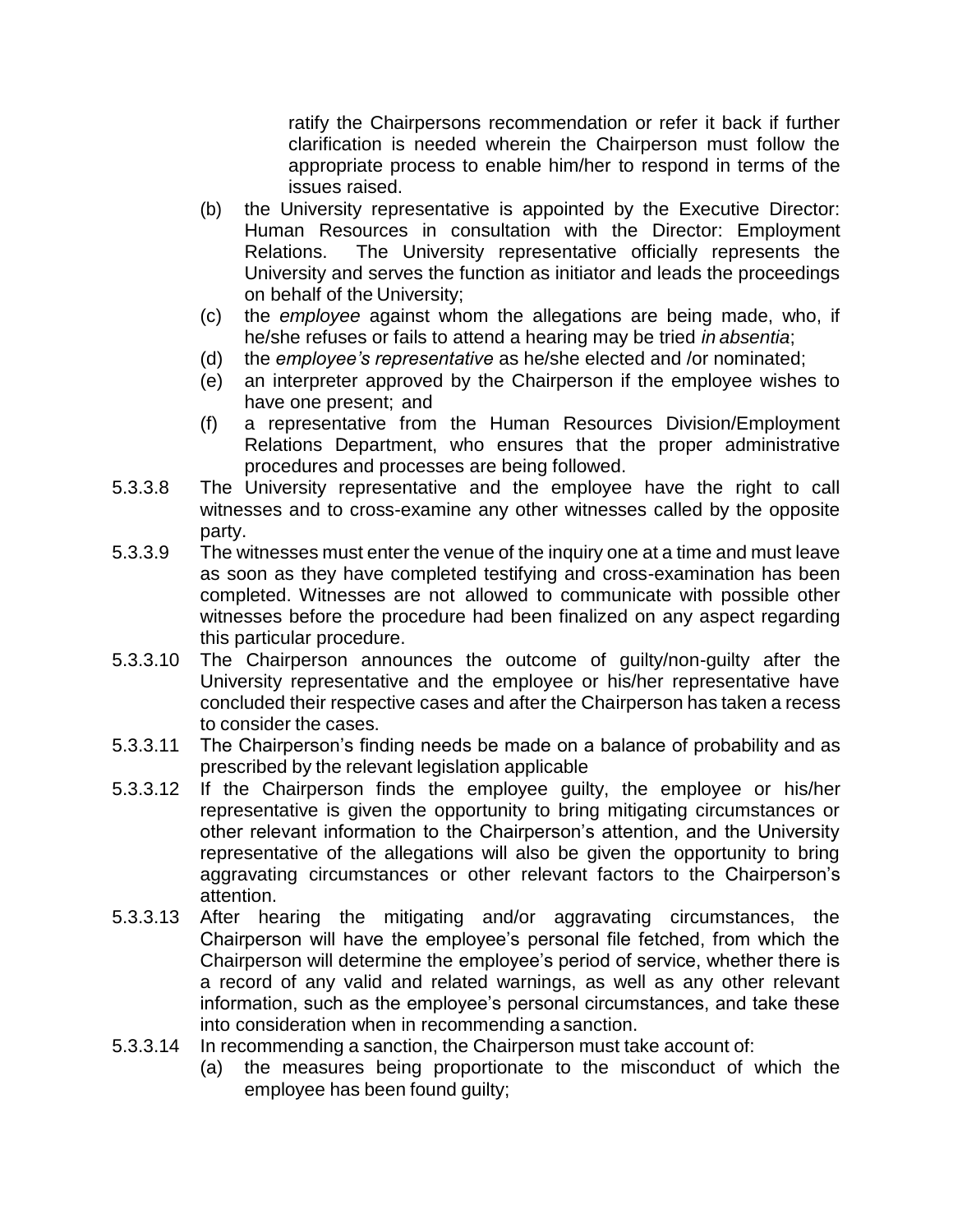- (b) the circumstances of the employer and the employee, and the impact of the transgression on workplace relationships;
- (c) aggravating factors which may include the employee's position, seniority and previous disciplinary offences and warnings;
- (d) mitigating factors that may include the employee's length of service, a clean disciplinary record or extenuating personal circumstances.
- 5.3.3.15 The sanction as recommended by the Chairperson will be communicated to the office of the Vice-Chancellor and Principal for decision as delegated by Council and as described in 5.3.3 (g) (i). The decision taken by the Vice-Chancellor and Principal will be communicated to the employee by the Director: Employment Relations or his/her designate.
- 5.3.3.16 The possibilities of demotion or suspension without pay may be put to the employee only as alternatives short of dismissal and must be accepted by the employee in writing in order to be valid.
- 5.3.3.17 Once informed of the sanction and the employee wishes to challenge the decision, he/she has the right to exercise his/her rights in terms of paragraph 6.
- 5.3.3.18 The Chairperson is responsible for ensuring that proper minutes of the inquiry are kept, and the employee is entitled to a copy of the minutes.
- 5.3.3.19 An audio recorder must always be used to record disciplinary inquiries. The service of an employee and the employment relationship only comes to an end when the final decision taken in terms of the appeal procedure is communicated in writing to the employee where an appeal was lodged and considered.

# <span id="page-9-0"></span>**6. APPEAL PROCEDURE**

- 6.1 An employee may apply in writing to the Vice-Chancellor and Principal for leave to record an appeal after receiving the official verdict and/or sanction within three (3) working days of the sanction being communicated. Should an employee not exercise his or her right as contemplated in par 6.1 and the sanction is termination of employment services, the termination date will only come into effect after the three (3) day period has lapsed and as per the notice of termination received in writing.
- 6.2 The substantive and procedural grounds for leave to record an appeal must be clearly defined in the application.
- 6.3 The Vice-Chancellor and Principal or his delegated authority grants or rejects such application within seven working days after receiving the application as prescribed above.
- 6.4 If the application is rejected and the sanction is that of termination of services, the date of termination will be as per the final outcome communicated in writing to the employee. The employee may thereafter refer the matter to the CCMA for adjudication or any other relevant statutory body as prescribed by the related legislation.
- 6.5 If the application is granted, an appeal panel (which may consist of one (1) person) will be appointed to evaluate the grounds as per the scope determined by the Vice-Chancellor and Principal or his delegated authority in the ruling on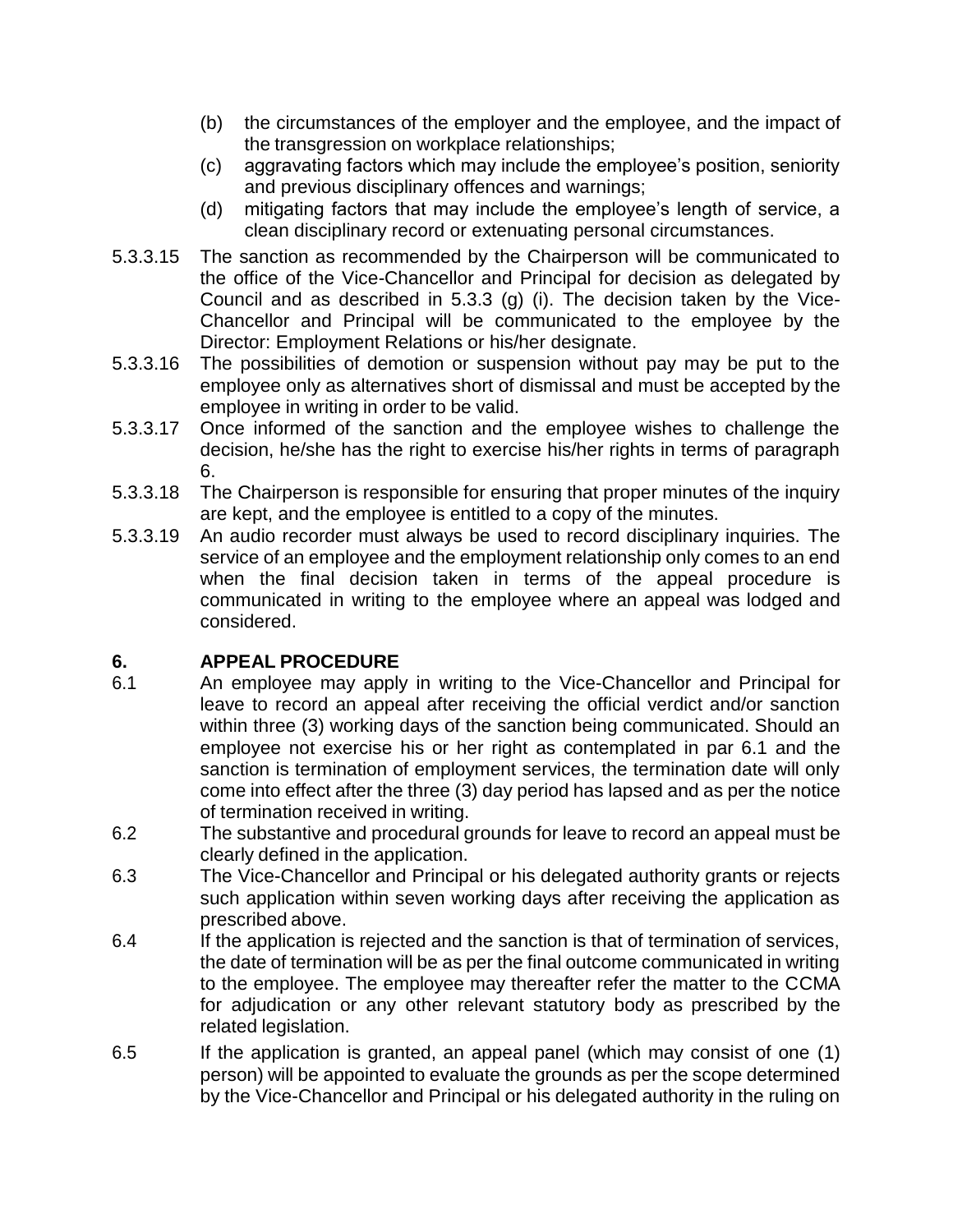the application for leave to appeal. The appeal panel may uphold, reject or amend the verdict and/or sanction. The final outcome will be communicated to the employee via the office of the Vice-Chancellor and Principal or his delegated authority. This decision will be final as officially communicated and the employee may thereafter refer the matter as prescribed in paragraph 6.4.

#### <span id="page-10-0"></span>**7. RECORD KEEPING**

7.1 The Executive Director: Human Resources ensures that all records of disciplinary inquiries are kept for at least twelve (12) months after the termination of the proceedings.

Approved by Council on 18 September 2014 Amendments approved by Council on 22 September 2020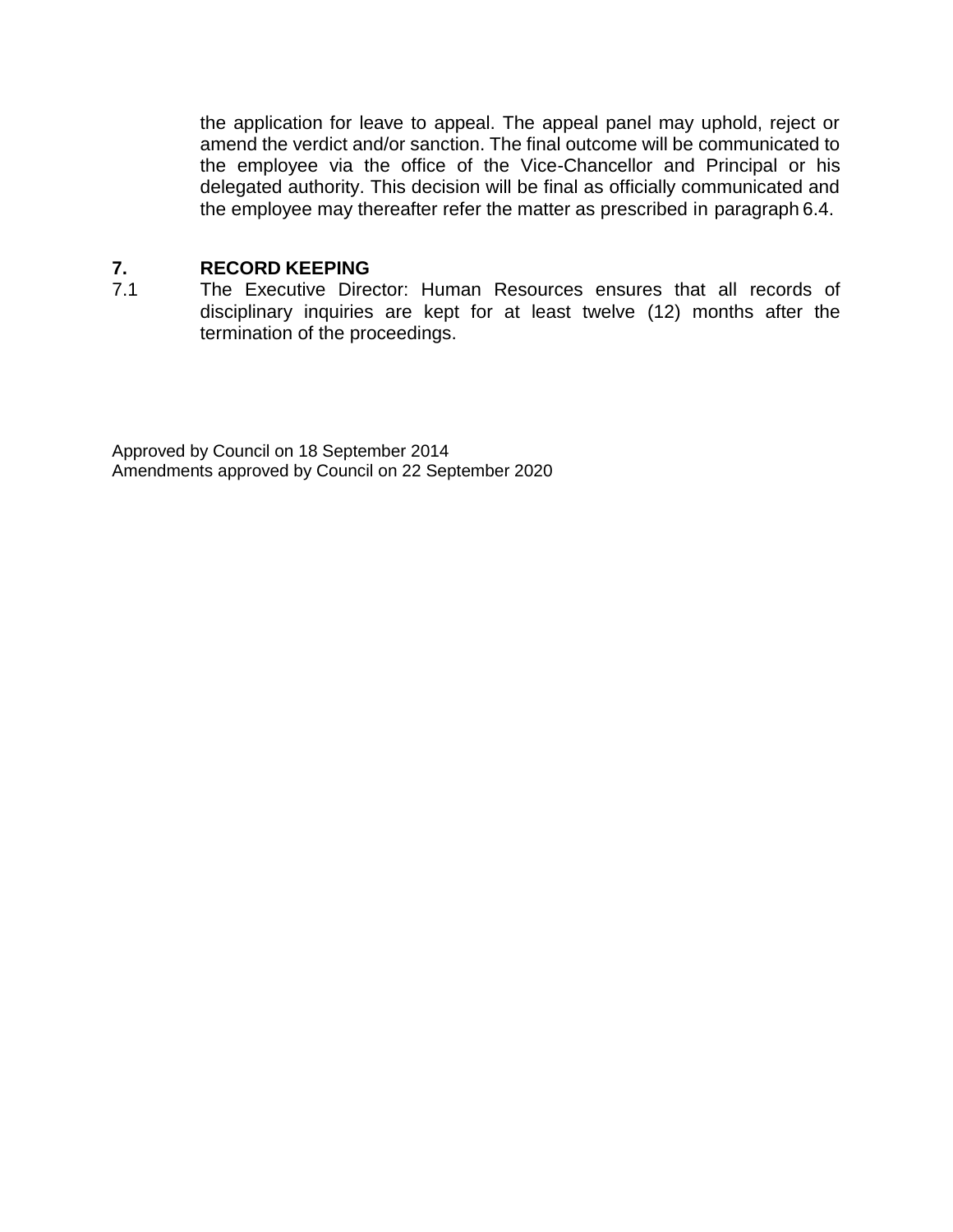

93

52

 $\sim$ 

w

 $\sim$ 

N.

 $\mathcal{U}$ 

'nл

 $\sim$ 

89

92

 $\overline{\mathcal{M}}$ 

ð.

N.

 $\overline{\mathcal{M}}$ 

82

 $\,$  m  $\,$ 

 $\sim$ 

59

W

w

Ņ.

99

 $\overline{\phantom{a}}$ 

W

N

 $\overline{\phantom{a}}$ 

Ņ.

99

 $\overline{\mathbf{m}}$ 

#### **ANNEXURE A: DISCIPLINARY WARNING FORM - GUIDE**

W

88

ζW.

932

W

92

on.

39

92

 $\bar{m}$ 

92

 $\sim$ 

N.

 $\overline{\mathcal{M}}$ 

Ŋ.

92

 $\mathcal{U}$ 

W

w

w

 $\sim$ 

82

 $\sim$ 

| Nature of misconduct in terms of the code guidelines:                                    |
|------------------------------------------------------------------------------------------|
|                                                                                          |
|                                                                                          |
| Employee's statement for misconduct (in brief):                                          |
|                                                                                          |
|                                                                                          |
|                                                                                          |
| If reason was not accepted, the following corrective action is necessary to avoid future |
|                                                                                          |
|                                                                                          |
|                                                                                          |
|                                                                                          |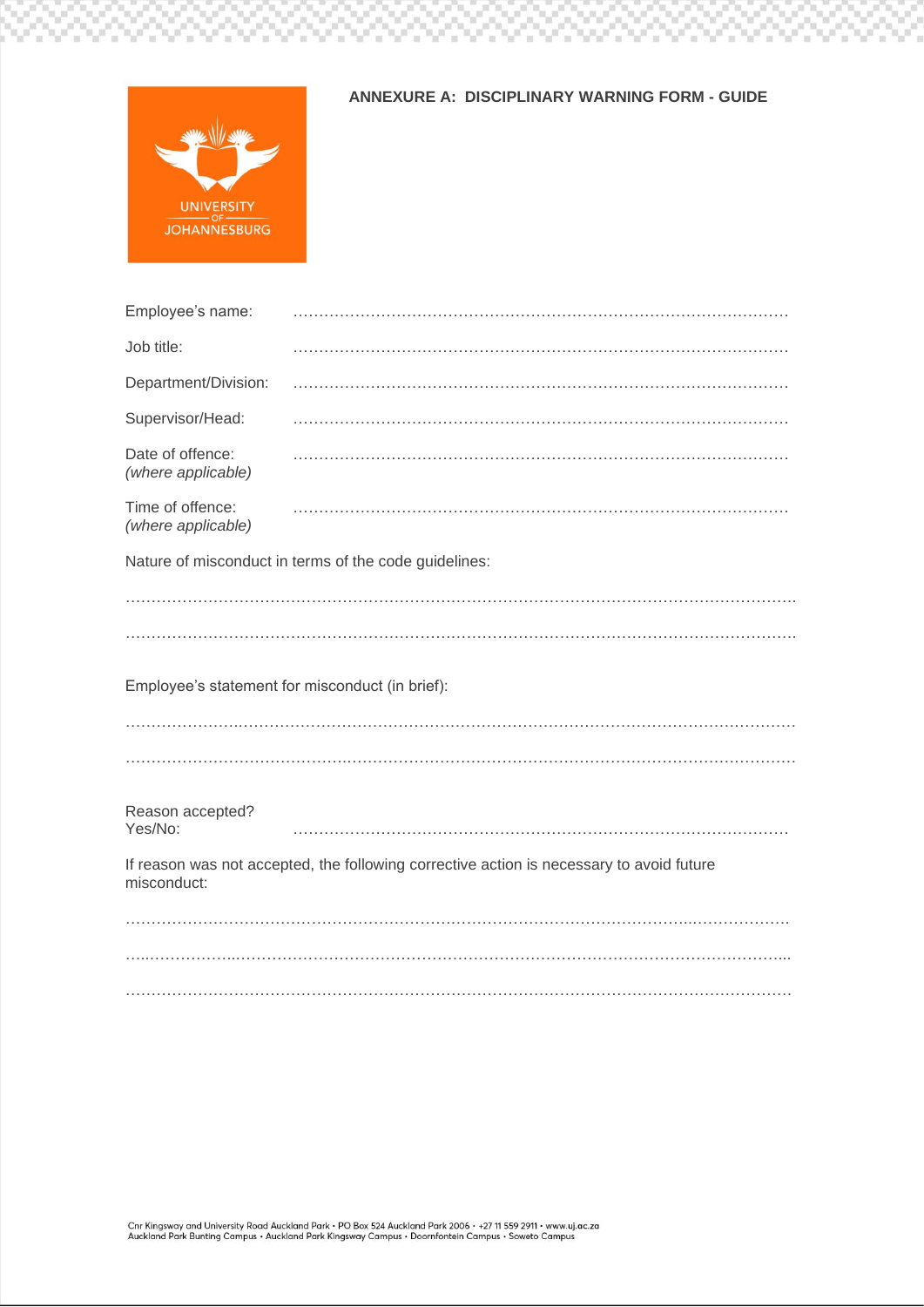Action taken: Warning / Final warning *(delete as appropriate)*.

In the event of a final warning being given, the employee was advised that should he/she be found guilty of a similar violation within the validity period of this warning, then dismissal may follow.

| Employee's signature                | Date |
|-------------------------------------|------|
| Line Manager's / Head's Signature   | Date |
| Employee Representative's Signature | Date |
| <b>HR Representative</b>            | Date |
| NIOTEC.                             |      |

NOTES:

- 1. One copy to employee and one copy for employee's file.
- 2. Written warning stays valid for six months.<br>3. Final warning stays valid for twelve months
- Final warning stays valid for twelve months.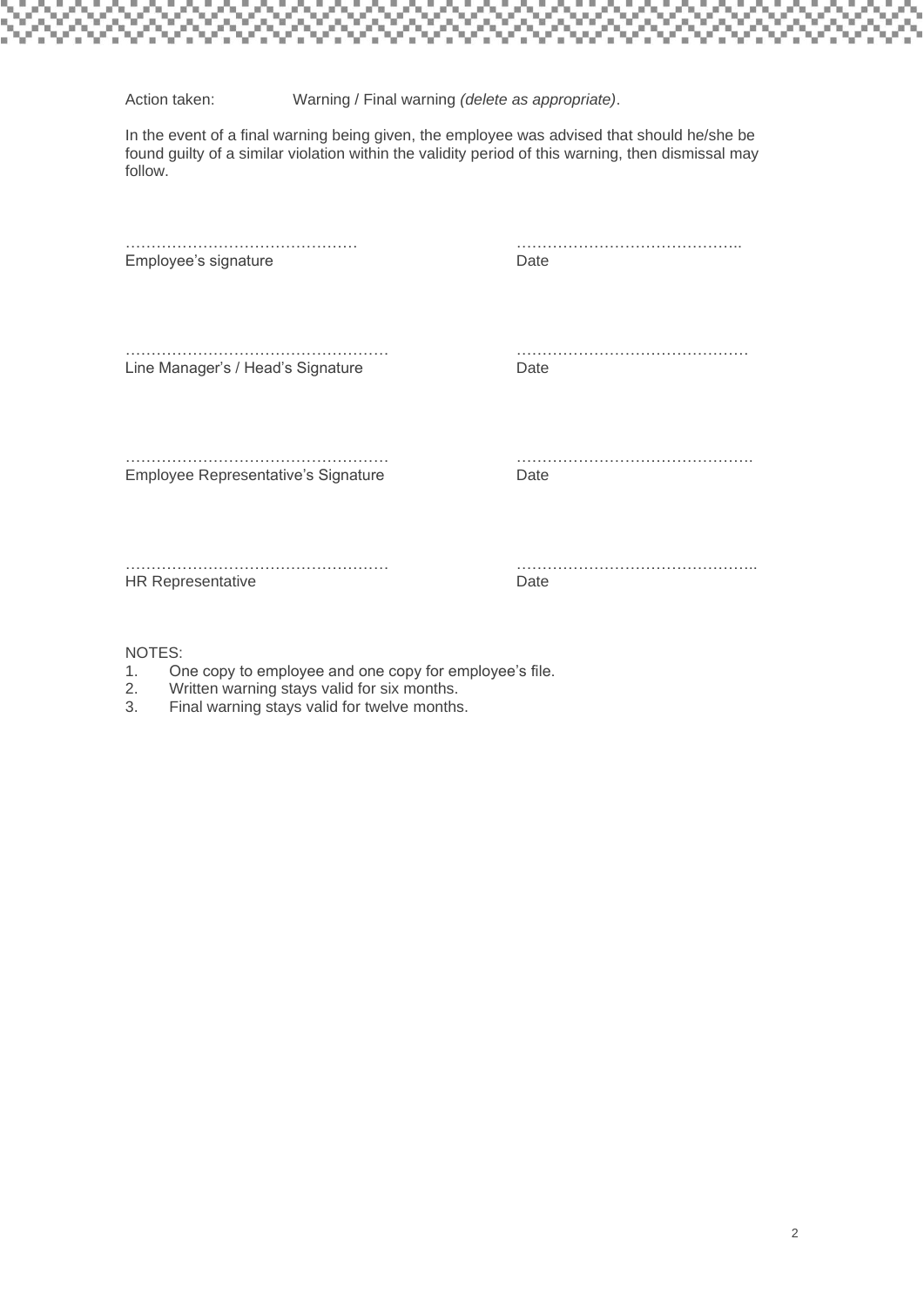

 $\sim$ 

 $\overline{\phantom{a}}$ 

 $\sim$ 

 $\overline{\rm m}$ 

 $\sim$ 

 $\sim$ 

#### **ANNEXURE B: NOTICE TO ATTEND A DISCIPLINARY INQUIRY - GUIDE**

82

 $\sim$ 

 $\mathbb{R}^3$ 

50

X)

 $\bar{m}$ 

N.

 $\sim$ 

÷

 $\overline{1}$ 

 $\sim$ 

 $\sim$ 

 $\sim$ 

W

 $\sim$ 

N)

 $\overline{\mathcal{M}}$ 

N.

 $\sim$ 

N.

 $\sim$ 

N.

 $\overline{\mathcal{M}}$ 

w

بريا

**Contract** 

 $\sim$ 

|    |                                                                        | Name of employee:                                                                                                                             |  |                                                                                                                                                          |  |  |
|----|------------------------------------------------------------------------|-----------------------------------------------------------------------------------------------------------------------------------------------|--|----------------------------------------------------------------------------------------------------------------------------------------------------------|--|--|
|    |                                                                        | Department/Division:                                                                                                                          |  |                                                                                                                                                          |  |  |
| 1. | Alleged transgression (including date, time and place if appropriate): |                                                                                                                                               |  |                                                                                                                                                          |  |  |
|    |                                                                        |                                                                                                                                               |  |                                                                                                                                                          |  |  |
|    |                                                                        |                                                                                                                                               |  |                                                                                                                                                          |  |  |
| 2. |                                                                        | Date of disciplinary inquiry:                                                                                                                 |  |                                                                                                                                                          |  |  |
|    | Time:                                                                  |                                                                                                                                               |  |                                                                                                                                                          |  |  |
|    | Place:                                                                 |                                                                                                                                               |  |                                                                                                                                                          |  |  |
|    |                                                                        | Name of Chairperson of<br>disciplinary inquiry:                                                                                               |  |                                                                                                                                                          |  |  |
| 3. |                                                                        |                                                                                                                                               |  | Please inform the Chairperson within five working days before the date of the inquiry:                                                                   |  |  |
|    | (a)<br>(b)<br>(c)<br>(d)                                               | if an interpreter is required;<br>the name of your representative;<br>the name of any additional witnesses; and<br>defence.                   |  | if any further particulars and documents are required for purposes of preparing a                                                                        |  |  |
| 4. |                                                                        | During the inquiry you are entitled:                                                                                                          |  |                                                                                                                                                          |  |  |
|    | (a)<br>(b)<br>(c)<br>(d)<br>(e)                                        | to state your case;<br>union official or legal practitioner;<br>to have an interpreter of the Chairperson's choice; and<br>to call witnesses. |  | to be represented by a fellow employee / recognised trade union representative,<br>ask questions on any evidence produced or of statements by witnesses; |  |  |
| 5. |                                                                        | be held in your absence.                                                                                                                      |  | If you do not attend and cannot give reasonable grounds for failing to attend, the inquiry will                                                          |  |  |
| 6. |                                                                        |                                                                                                                                               |  | I acknowledge receipt of this notice and understand the contents thereof.                                                                                |  |  |
|    |                                                                        | Signature of Initiator                                                                                                                        |  | Date                                                                                                                                                     |  |  |
|    |                                                                        | Signature of employee                                                                                                                         |  | Date                                                                                                                                                     |  |  |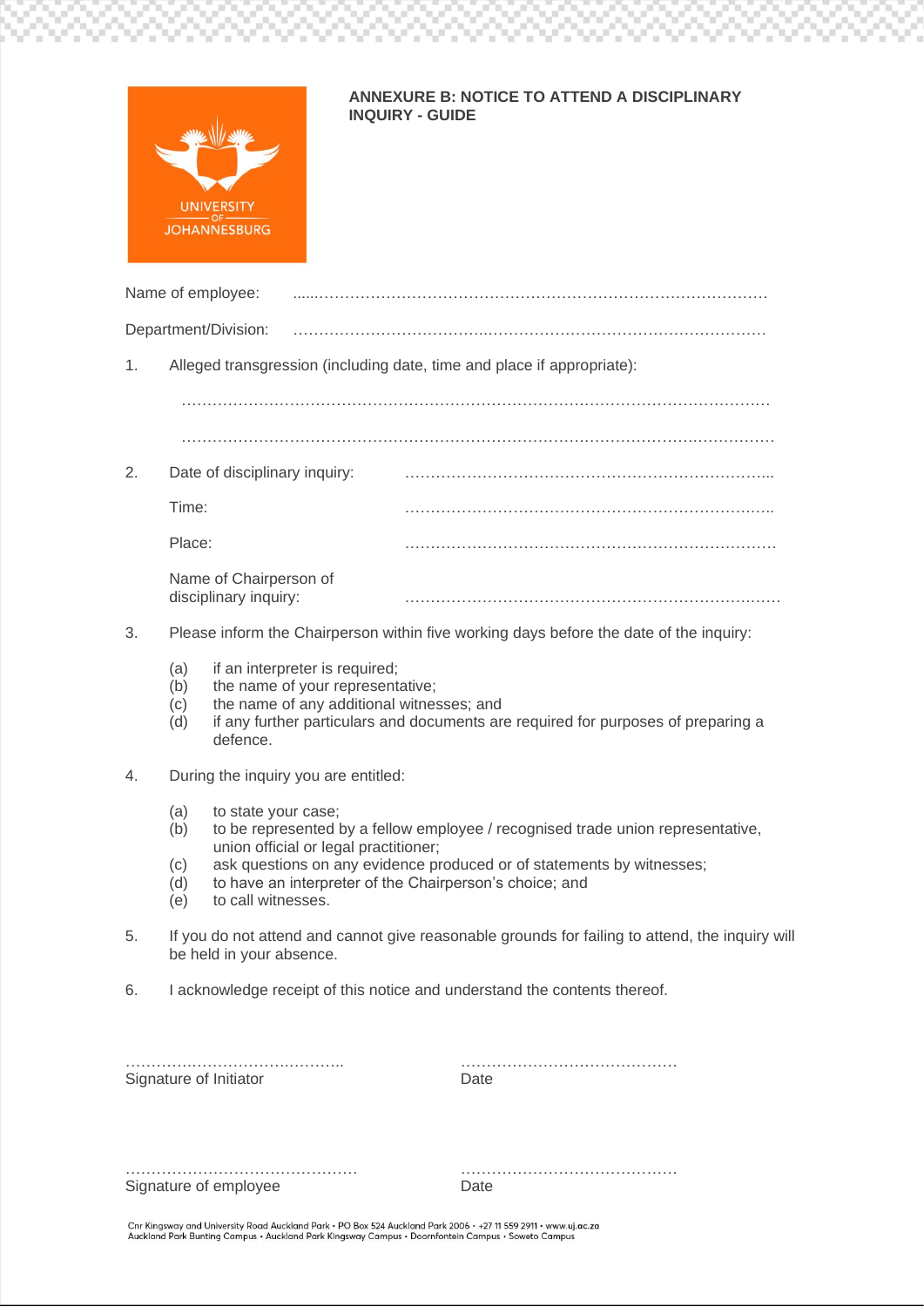

# **DISCIPLINARY CODE GUIDELINE (Annexure C to the Conditions of Service)**

<span id="page-14-0"></span>

| Document number             |                                                                              |
|-----------------------------|------------------------------------------------------------------------------|
| Custodian                   | <b>Chief Operating Officer</b>                                               |
| <b>Responsible Division</b> | <b>Human Resources Division</b>                                              |
| <b>Status</b>               | Approved                                                                     |
| <b>Approved by</b>          | Council                                                                      |
| Date of approval            | 18 September 2014                                                            |
| <b>Amendments</b>           | Distinguished between Interpretations (Point 2) and Definitions<br>(Point 3) |
| Dates of amendments         | May 2020                                                                     |
| <b>Review date</b>          | 2025                                                                         |
|                             |                                                                              |

# **Related documents**

| <b>UJ documents</b>                    | Other                                                                            |
|----------------------------------------|----------------------------------------------------------------------------------|
| UJ Conditions of Service               | Constitution of South Africa Act 108 of 1996;<br>$\bullet$                       |
|                                        | Basic Conditions of Employment Act (BCEA), Act<br>75 of 1997;                    |
|                                        | Labour Relations Act (LRA); Act 66 of 1997 as<br>amended;                        |
|                                        | Employment Equity Act (EEA), Act 55 of 1998;<br>$\bullet$                        |
|                                        | Protection of Personal Information Act (POPI), No<br>4 of 2013;                  |
|                                        | Promotion of Access to Information Act (PAIA),<br>$\bullet$<br>No 2 of 2000; and |
|                                        | Immigration Act (No 13 of 2002)<br>$\bullet$                                     |
|                                        | Labour Law Amendment Act of 2018.                                                |
|                                        | Executive Leadership Group;<br>٠                                                 |
| Stakeholders affected by this document | Heads of Department;<br>$\bullet$                                                |
| (units and divisions who should be     | Line Managers;<br>$\bullet$                                                      |
| familiar with it):                     | Human Resources; and<br>$\bullet$                                                |
|                                        | Unions                                                                           |
| Website address of this document:      | <b>Intranet</b>                                                                  |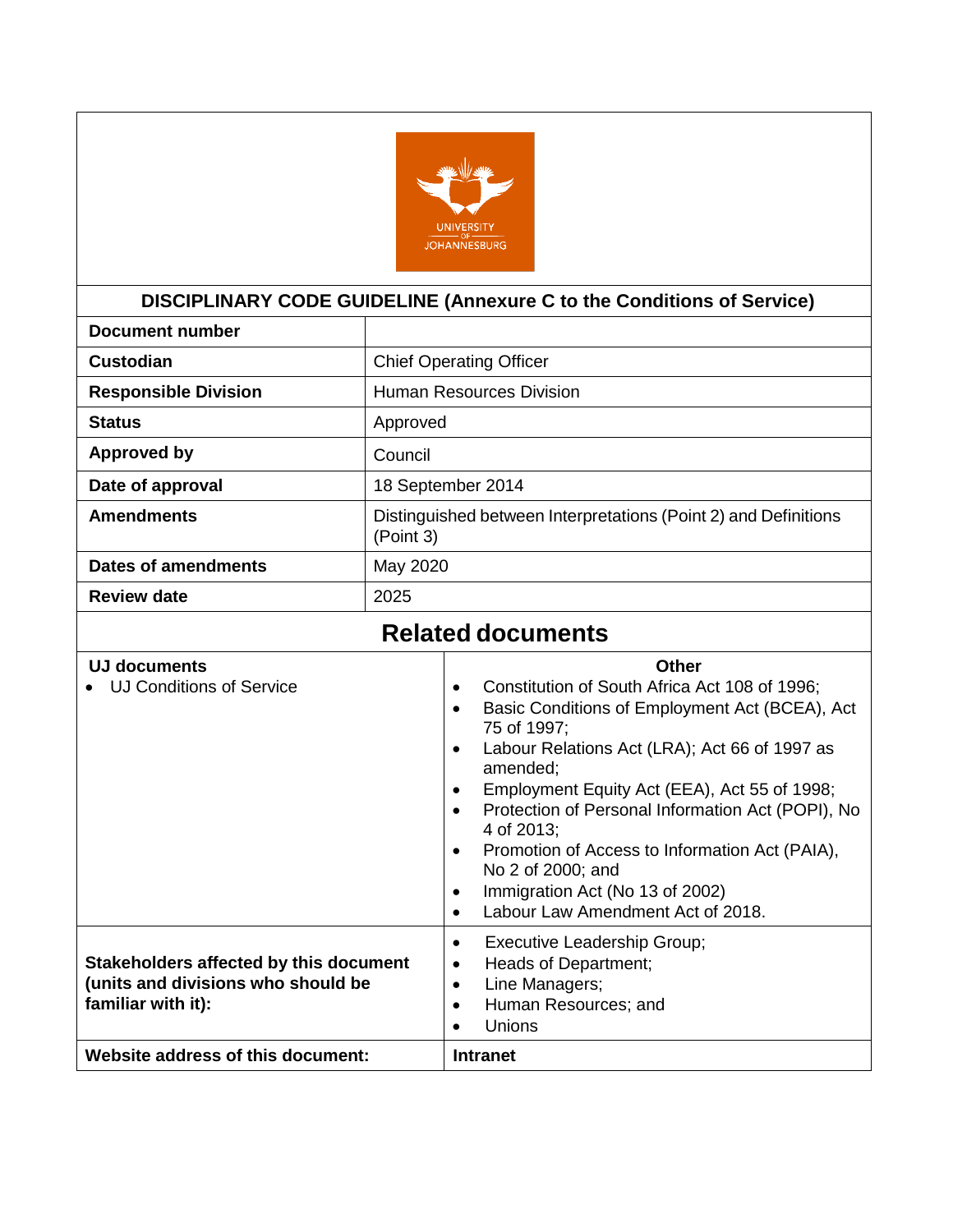# **Contents**

| 2. |                   |  |
|----|-------------------|--|
| 3. |                   |  |
| 4. |                   |  |
| 5. |                   |  |
| 6. | 6.1<br>6.2<br>6.3 |  |
| 7. |                   |  |
| 8. |                   |  |
| 9. |                   |  |
|    |                   |  |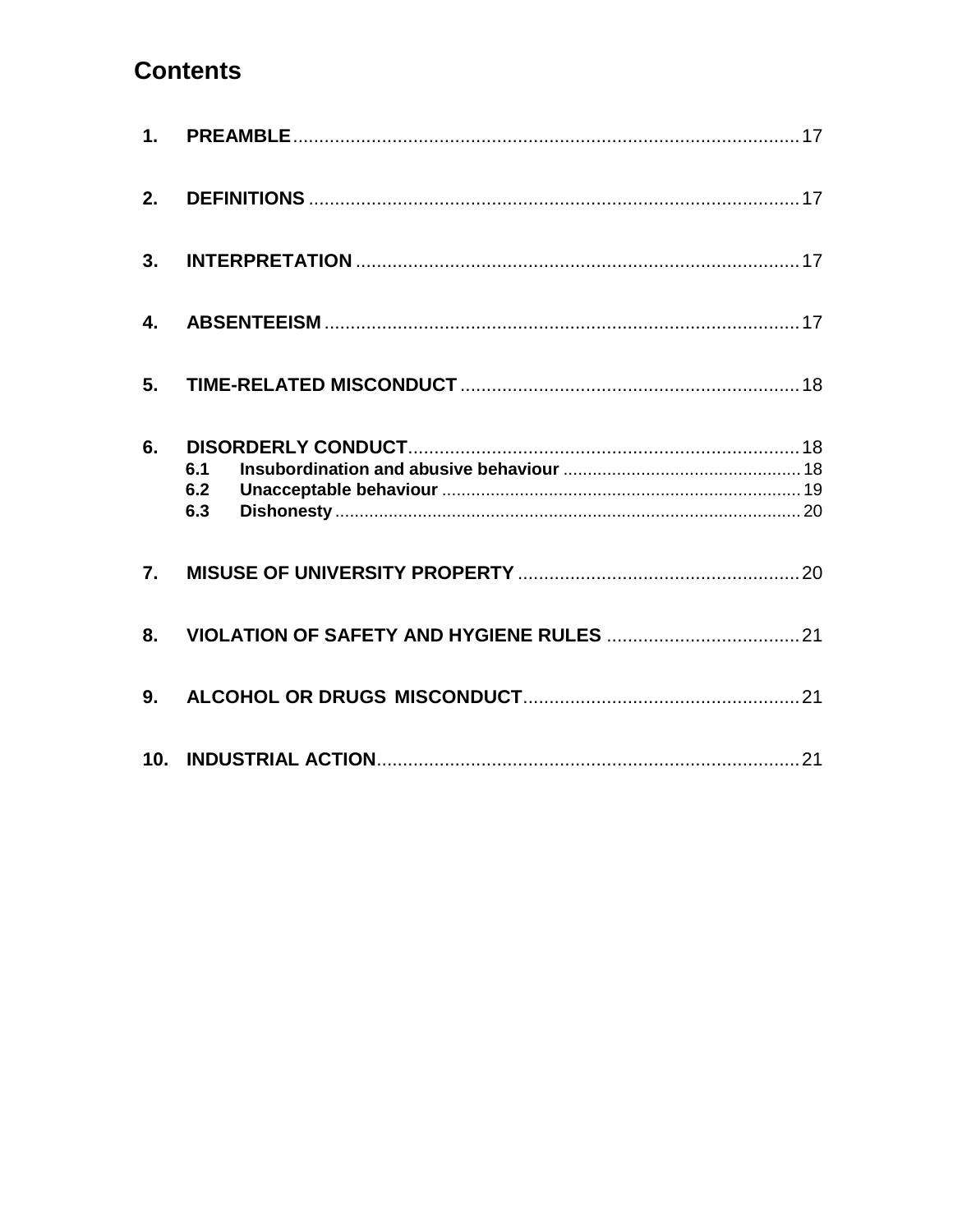# <span id="page-16-0"></span>**1. PREAMBLE**

- 1.1 This code sets out a schedule of offences indicating the disciplinary action that will normally be applied, but it must be borne in mind that the schedule provides only guidelines.
- 1.2 Depending on the circumstances of a particular case, any offence may warrant a more or a less severe penalty than that laid down.
- 1.3 The relevant schedule/s of the Labour Relations Act and other related legislation must always be borne in mind, as must the provisions of any relevant policies and or conditions of services and or applicable contract/s that may have a bearing on the matter.
- 1.4 The list of offences is not exhaustive and unforeseen matters will create new precedents over time.
- 1.5 An employee who is found guilty of committing an offence not specifically described in this code may nevertheless be disciplined in appropriate circumstances considering the conditions as set out in 1.1 to 1.4 as well as the employment history in totality. Substantive and procedural fairness principles are important as when making disciplinary action decisions.

# <span id="page-16-1"></span>**2. DEFINITIONS**

- 2.1 In this Code, all words have the same meaning as those defined in the consolidated conditions of service, unless the context indicates otherwise.
- 2.2 **"Code"** means this Disciplinary Code, which forms part of all employees' conditions of service.
- 2.3 Legend for abbreviations used in the schedule:
- 2.3.1 VW: Verbal Warning<br>2.3.2 WW: Written Warning
- WW: Written Warning
- 2.3.3 FW: Final Warning
- 2.3.4 DC: Dismissal with notice
- 2.3.5 SD: Summary dismissal (Dismissal without notice)

# <span id="page-16-2"></span>**3. INTERPRETATION**

- 3.1 Whenever a number of days is prescribed in this Code, such number shall be calculated by excluding the first day, but including the last day, unless the last day falls on a Saturday, Sunday or an official Public Holiday, in which case the last day shall be the next day that is not a Saturday, Sunday or an official Public Holiday.
- 3.2 Paragraph headings are inserted for convenience only and cannot be used in the interpretation of this Code.
- 3.3 If any provision confers any right or imposes any obligation on any party, then notwithstanding that it is only in the interpretation clause, effect must be given to it as if it were a substantive provision.

### <span id="page-16-3"></span>**4. ABSENTEEISM**

| Schedule of Offences                   | <b>Disciplinary Action to be applied</b> |           |           |    |  |
|----------------------------------------|------------------------------------------|-----------|-----------|----|--|
| $(a)$ Absenteeism without leave: 1 day |                                          | <b>WW</b> | <b>FW</b> | DC |  |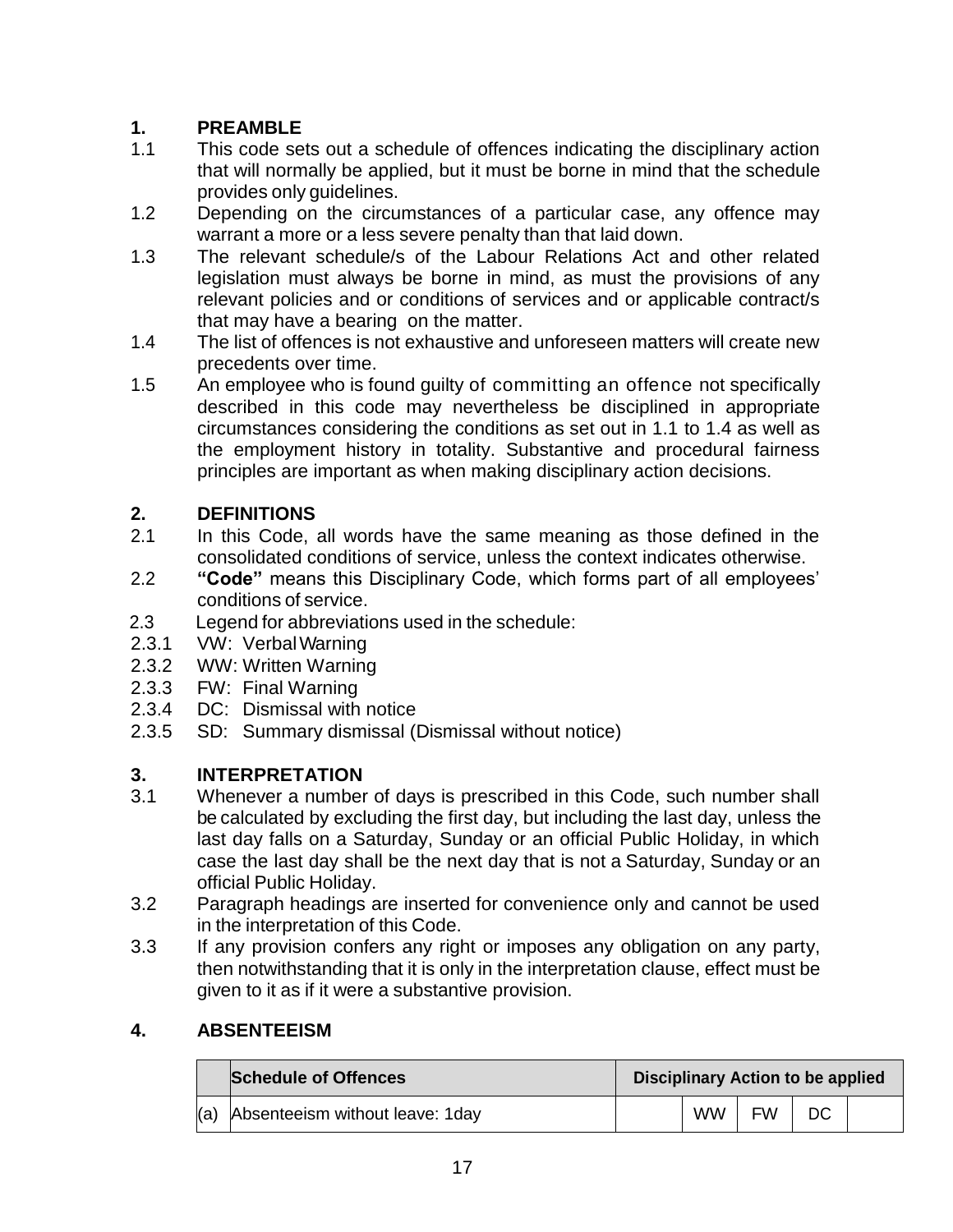|     | <b>Schedule of Offences</b>               | <b>Disciplinary Action to be applied</b> |           |           |    |  |
|-----|-------------------------------------------|------------------------------------------|-----------|-----------|----|--|
| (b) | Absenteeism without leave: 2days          |                                          | <b>WW</b> | <b>FW</b> | DC |  |
| (c) | Absenteeism without leave: 3days          |                                          |           | FW        | DC |  |
| (d) | Absenteeism without leave: 4 days or more |                                          |           |           | DC |  |
| (e) | Abuse of sick leave                       |                                          | <b>WW</b> | <b>FW</b> | DC |  |
| (f) | Non-notification of absence               |                                          | WW        | <b>FW</b> | DC |  |

# <span id="page-17-0"></span>**5. TIME-RELATED MISCONDUCT**

|     | <b>Schedule of Offences</b>                                                                | <b>Disciplinary Action to be applied</b> |           |           |           |  |
|-----|--------------------------------------------------------------------------------------------|------------------------------------------|-----------|-----------|-----------|--|
| (a) | Arriving late at work                                                                      | <b>VW</b>                                | <b>WW</b> | <b>FW</b> | DC        |  |
| (b) | Unauthorised absence form workplace                                                        | VW                                       | <b>WW</b> | <b>FW</b> | DC        |  |
| (c) | eaving workplace without permission.                                                       | <b>VW</b>                                | <b>WW</b> | <b>FW</b> | DC        |  |
| (d) | eaving workplace before closing time.                                                      | <b>VW</b>                                | <b>WW</b> | <b>FW</b> | <b>DC</b> |  |
| (e) | Unauthorised breaks during work                                                            | <b>VW</b>                                | <b>WW</b> | <b>FW</b> | DC        |  |
| (f) | Receiving unauthorised visit during working time                                           | <b>VW</b>                                | <b>WW</b> | <b>FW</b> | <b>DC</b> |  |
| (g) | Unauthorised occupation of other employees' time<br>(e.g. selling goods, collection lists) | <b>VW</b>                                | <b>WW</b> | <b>FW</b> | <b>DC</b> |  |
| (h) | Passing time idly, loafing (failing to complete tasks)                                     | <b>VW</b>                                | <b>WW</b> | <b>FW</b> | DC        |  |

# <span id="page-17-1"></span>**6.** DISORDERLY CONDUCT<br>6.1 Insubordination and abus

# <span id="page-17-2"></span>*6.1 Insubordination and abusive behaviour*

|     | <b>Schedule of Offences</b>                                                                                                                                                                                        | <b>Disciplinary Action to be applied</b> |           |           |           |  |  |
|-----|--------------------------------------------------------------------------------------------------------------------------------------------------------------------------------------------------------------------|------------------------------------------|-----------|-----------|-----------|--|--|
| (a) | Insolence or insubordination to senior employee                                                                                                                                                                    |                                          |           | <b>FW</b> | DC        |  |  |
| (b) | Unwillingness or refusal to accept or execute<br>lawful instruction from person in authority                                                                                                                       |                                          |           | <b>FW</b> | DC        |  |  |
| (c) | Contravenes or fails to comply with the<br>University's conditions of employment, written<br>agreements with trade unions, operating<br>regulations, security measures, codes, rules and<br>statutory requirements |                                          | <b>WW</b> | <b>FW</b> | DC        |  |  |
| (d) | Refusing to work agreed overtime                                                                                                                                                                                   |                                          | <b>WW</b> | <b>FW</b> | DC        |  |  |
| (e) | Horseplay                                                                                                                                                                                                          |                                          | <b>WW</b> | <b>FW</b> | <b>DC</b> |  |  |
| (f) | Injury to others due to horseplay                                                                                                                                                                                  |                                          |           | <b>FW</b> | <b>DC</b> |  |  |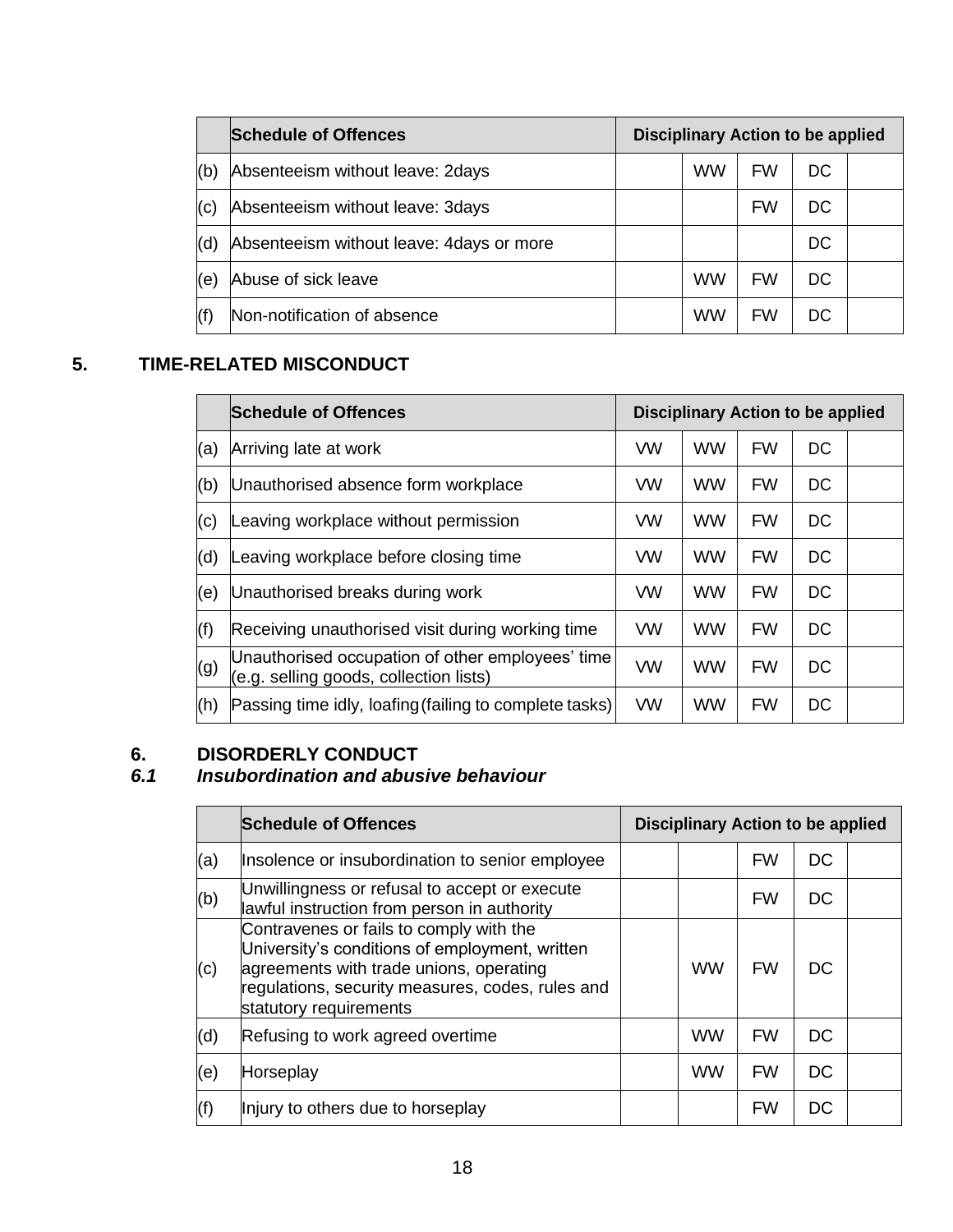|     | <b>Schedule of Offences</b>                                              | <b>Disciplinary Action to be applied</b> |           |           |           |
|-----|--------------------------------------------------------------------------|------------------------------------------|-----------|-----------|-----------|
| (g) | Abusive/obscene language                                                 | <b>WW</b>                                | <b>FW</b> | DC        |           |
| (h) | Threats of violence                                                      |                                          |           | DC        |           |
| (i) | Assault/attempt to assault                                               |                                          |           |           | <b>SD</b> |
| (j) | Fighting                                                                 |                                          |           |           | <b>SD</b> |
| (k) | Grossly offensivebehaviour                                               |                                          |           |           | <b>SD</b> |
| (1) | Riotous behaviour                                                        |                                          | <b>FW</b> |           | <b>SD</b> |
| (m) | Inciting others to commit offence                                        |                                          |           |           | <b>SD</b> |
| (n) | Victimization/intimidation                                               |                                          | <b>FW</b> |           | <b>SD</b> |
| (o) | Harassment                                                               |                                          | <b>FW</b> | <b>DC</b> |           |
| (p) | Indecency                                                                | <b>WW</b>                                | <b>FW</b> | <b>DC</b> |           |
| (q) | Unauthorised possession of dangerous<br>weapon(s)                        |                                          |           | DC        |           |
| (r) | Behaviour which could tarnish the University's<br>image or relationships | <b>WW</b>                                | <b>FW</b> | <b>DC</b> |           |
| (s) | Improper/disgraceful conduct                                             |                                          | <b>FW</b> | DC        |           |

# <span id="page-18-0"></span>*6.2 Unacceptable behaviour*

|     | <b>Schedule of Offences</b>                                                                                                                                                | <b>Disciplinary Action to be applied</b> |           |           |    |  |
|-----|----------------------------------------------------------------------------------------------------------------------------------------------------------------------------|------------------------------------------|-----------|-----------|----|--|
| (a) | Smoking in non-smoking area (In the case of a<br>dangerous non-smoking area (e.g. in the<br>presence or proximity of flammable material) a<br>first offence warrants a DC) | <b>VW</b>                                | <b>WW</b> | <b>FW</b> | DC |  |
| (b) | Unauthorised placing of posters/notices                                                                                                                                    | VW                                       | <b>WW</b> | <b>FW</b> | DC |  |
| (c) | Sleeping on duty (In the case of a Security<br>Guard a first offence warrants a SD)                                                                                        | <b>VW</b>                                | <b>WW</b> | <b>FW</b> | DC |  |
| (d) | Gambling on duty on University's premises                                                                                                                                  | <b>VW</b>                                | <b>WW</b> | <b>FW</b> | DC |  |
| (e) | Conducting private business in working hours<br>(Subject to the provisions of the University's<br>Private Work Policy)                                                     |                                          | <b>WW</b> | <b>FW</b> | DC |  |
| (f) | Failing to report an accident at work                                                                                                                                      |                                          |           | <b>FW</b> | DC |  |
| (g) | Poor maintenance of vehicles, machines or<br>equipment                                                                                                                     |                                          | <b>WW</b> | <b>FW</b> | DC |  |
| (h) | Intentional interference with or obstruction of<br>other employees in performance of their<br>duties                                                                       |                                          |           | <b>FW</b> | DC |  |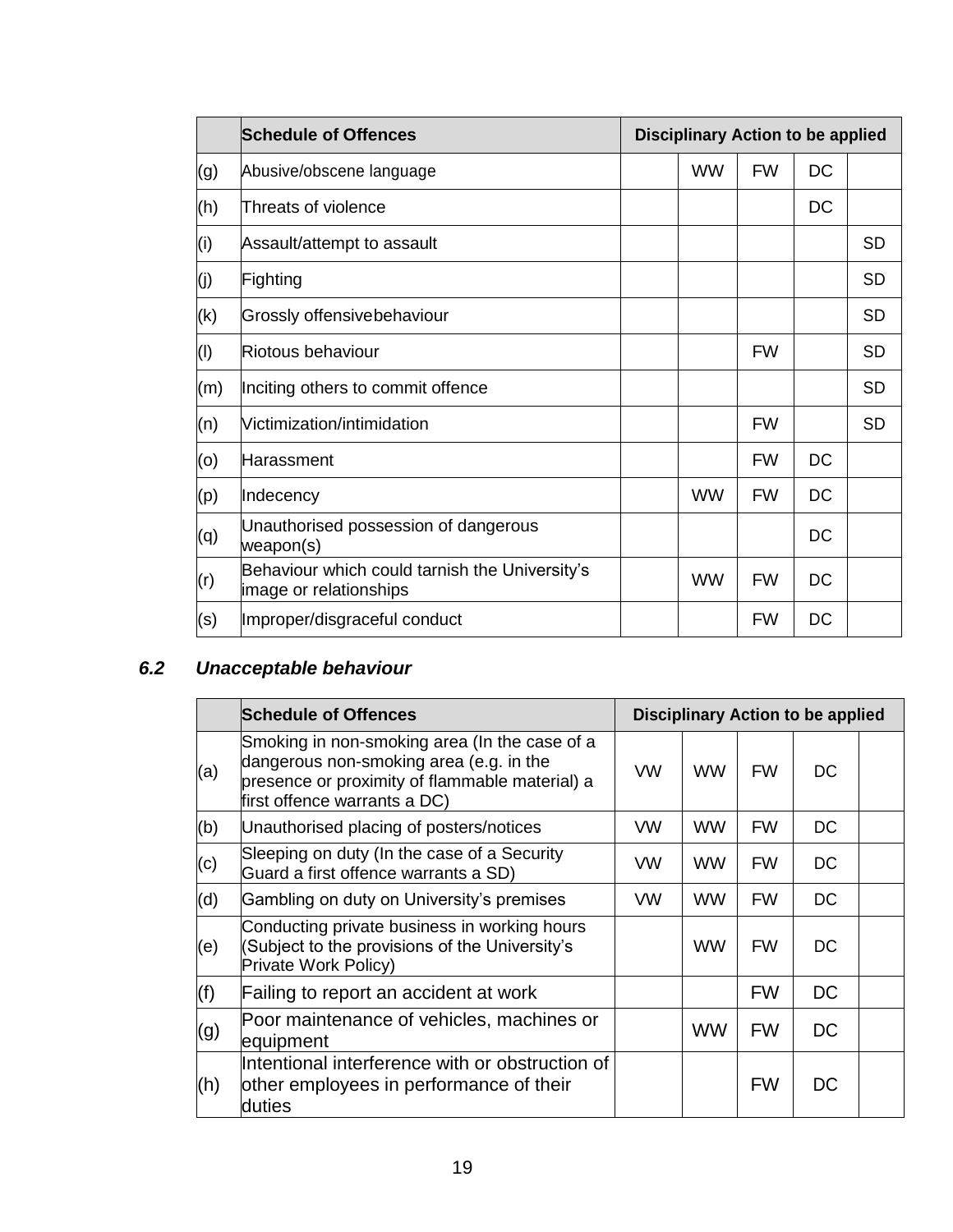|     | <b>Schedule of Offences</b>                                                                                                                                                  | <b>Disciplinary Action to be applied</b> |           |           |           |           |
|-----|------------------------------------------------------------------------------------------------------------------------------------------------------------------------------|------------------------------------------|-----------|-----------|-----------|-----------|
| (i) | Minor negligence                                                                                                                                                             |                                          | <b>WW</b> | <b>FW</b> | DC        |           |
| (j) | Gross negligence                                                                                                                                                             |                                          |           |           | <b>DC</b> |           |
| (k) | Dereliction of duty                                                                                                                                                          |                                          |           |           |           | <b>SD</b> |
| (1) | Performing private work without permission                                                                                                                                   |                                          | <b>WW</b> | <b>FW</b> | <b>DC</b> |           |
| (m) | Performing private work that amounts to a<br>conflict of interest (Such as an Academic<br>employee who teaches the same course at the<br>University as at a private college) |                                          |           |           | DC        |           |

# <span id="page-19-0"></span>*6.3 Dishonesty*

|     | <b>Schedule of Offences</b>                                                                    | <b>Disciplinary Action to be applied</b> |  |  |    |           |
|-----|------------------------------------------------------------------------------------------------|------------------------------------------|--|--|----|-----------|
| (a) | Bribery/corruption                                                                             |                                          |  |  |    | <b>SD</b> |
| (b) | Fraud/forgery                                                                                  |                                          |  |  |    | <b>SD</b> |
| (c) | Theft                                                                                          |                                          |  |  |    | <b>SD</b> |
| (d) | Misuse of University funds                                                                     |                                          |  |  |    | <b>SD</b> |
| (e) | Unauthorised possession of University property<br>or of another employee or visitor's property |                                          |  |  | DC | <b>SD</b> |
| (f) | Disclosure of confidential information                                                         |                                          |  |  | DC |           |
| (g) | Giving false statements                                                                        |                                          |  |  | DC |           |

# <span id="page-19-1"></span>**7. MISUSE OF UNIVERSITY PROPERTY**

<span id="page-19-2"></span>

|     | <b>Schedule of Offences</b>           | <b>Disciplinary Action to be applied</b> |           |           |           |  |  |
|-----|---------------------------------------|------------------------------------------|-----------|-----------|-----------|--|--|
| (a) | Willful loss of property              |                                          | <b>WW</b> | <b>FW</b> | <b>DC</b> |  |  |
| (b) | Willful abuse or misuse of property   |                                          |           | <b>FW</b> | DC        |  |  |
| (c) | Damage to property through negligence |                                          |           | <b>FW</b> | <b>DC</b> |  |  |
| (d) | Willful damage of property            |                                          |           |           | <b>DC</b> |  |  |
| (e) | Wasting of resources/materials        |                                          | <b>WW</b> | <b>FW</b> | DC        |  |  |
| (f) | Driving vehicles without permission   |                                          |           | <b>FW</b> | <b>DC</b> |  |  |
| (g) | Negligent or reckless driving         |                                          |           | <b>FW</b> | <b>DC</b> |  |  |
| (h) | Speeding                              |                                          | <b>WW</b> | <b>FW</b> | DC        |  |  |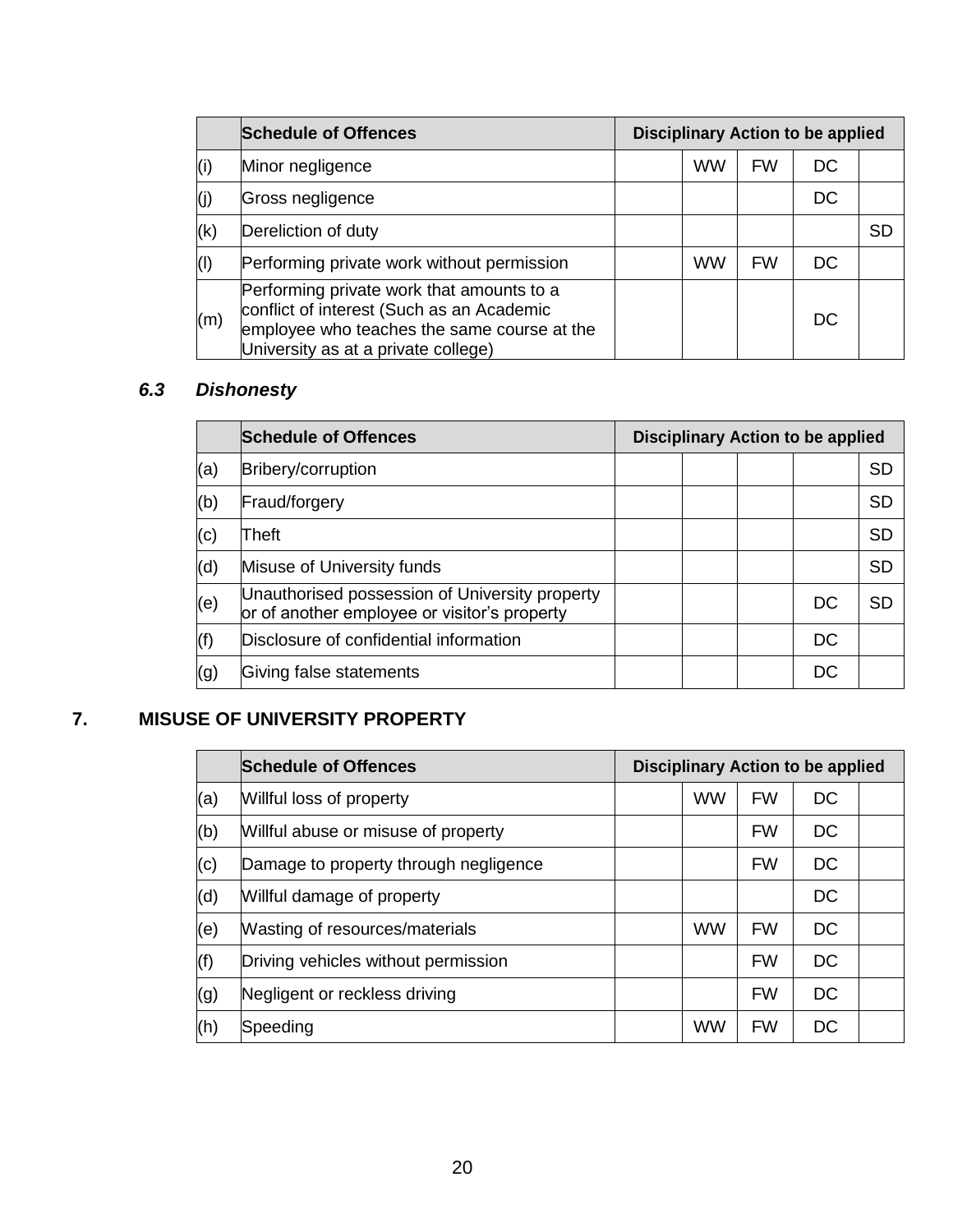### **8. VIOLATION OF SAFETY AND HYGIENE RULES**

|     | <b>Schedule of Offences</b>                                                      | <b>Disciplinary Action to be applied</b> |           |           |           |  |  |  |
|-----|----------------------------------------------------------------------------------|------------------------------------------|-----------|-----------|-----------|--|--|--|
| (a) | Minor infringement of health, hygiene and safety<br>rules and regulations        |                                          | <b>WW</b> | <b>FW</b> | <b>DC</b> |  |  |  |
| (b) | More serious infringement of health, hygiene and<br>safety rules and regulations |                                          |           | <b>FW</b> | DC        |  |  |  |
| (c) | Gross violation of health, hygiene and safety<br>rules and regulations           |                                          |           |           | DC        |  |  |  |
| (d) | Failure to wear specific personal protective<br>clothing                         |                                          |           | <b>FW</b> | DC        |  |  |  |

### <span id="page-20-0"></span>**9. ALCOHOL OR DRUGS MISCONDUCT**

Drugs do not only mean illicit drugs but also prescription drugs or other hallucinogenic drugs obtained illicitly (also see the University's policy for dealing with substance abuse).

|                   | <b>Schedule of Offences</b>                                                            | <b>Disciplinary Action to be applied</b> |  |  |           |  |
|-------------------|----------------------------------------------------------------------------------------|------------------------------------------|--|--|-----------|--|
| (a)               | In unauthorised possession of alcohol/drugs at<br>workplace                            |                                          |  |  | DC        |  |
| (b)               | Arrival at work under influence of alcohol/drugs                                       |                                          |  |  | DC        |  |
| (c)               | Being under the influence of alcohol/drugs during<br>working hours                     |                                          |  |  | <b>DC</b> |  |
| $\vert$ (d)       | Consuming alcohol in any form in the workplace<br>(except sanctioned social occasions) |                                          |  |  | DC        |  |
| (e)               | Inability to work properly as a result of<br>alcohol/drugs                             |                                          |  |  | <b>DC</b> |  |
| $\left( f\right)$ | Driving a University vehicle while under the<br>influence of alcohol/drugs             |                                          |  |  | <b>DC</b> |  |

### <span id="page-20-1"></span>**10. INDUSTRIAL ACTION**

|     | <b>Schedule of Offences</b>                                                                                   | <b>Disciplinary Action to be applied</b> |  |           |           |  |
|-----|---------------------------------------------------------------------------------------------------------------|------------------------------------------|--|-----------|-----------|--|
| (a) | Participation in an unprotected strike/industrial<br>action                                                   |                                          |  |           | DC        |  |
| (b) | Participation in an unprotected secondary<br>(sympathy) strike/industrial action                              |                                          |  |           | DC        |  |
| (c) | Participation in unprotected picketing                                                                        |                                          |  |           | <b>DC</b> |  |
| (d) | Participation in unprotected protest action                                                                   |                                          |  |           | <b>DC</b> |  |
| (e) | Inciting unprotected activity                                                                                 |                                          |  |           | <b>DC</b> |  |
| (f) | Damaging University property or causing injury<br>to employees during a protected strike/industrial<br>action |                                          |  | <b>FW</b> | DC.       |  |